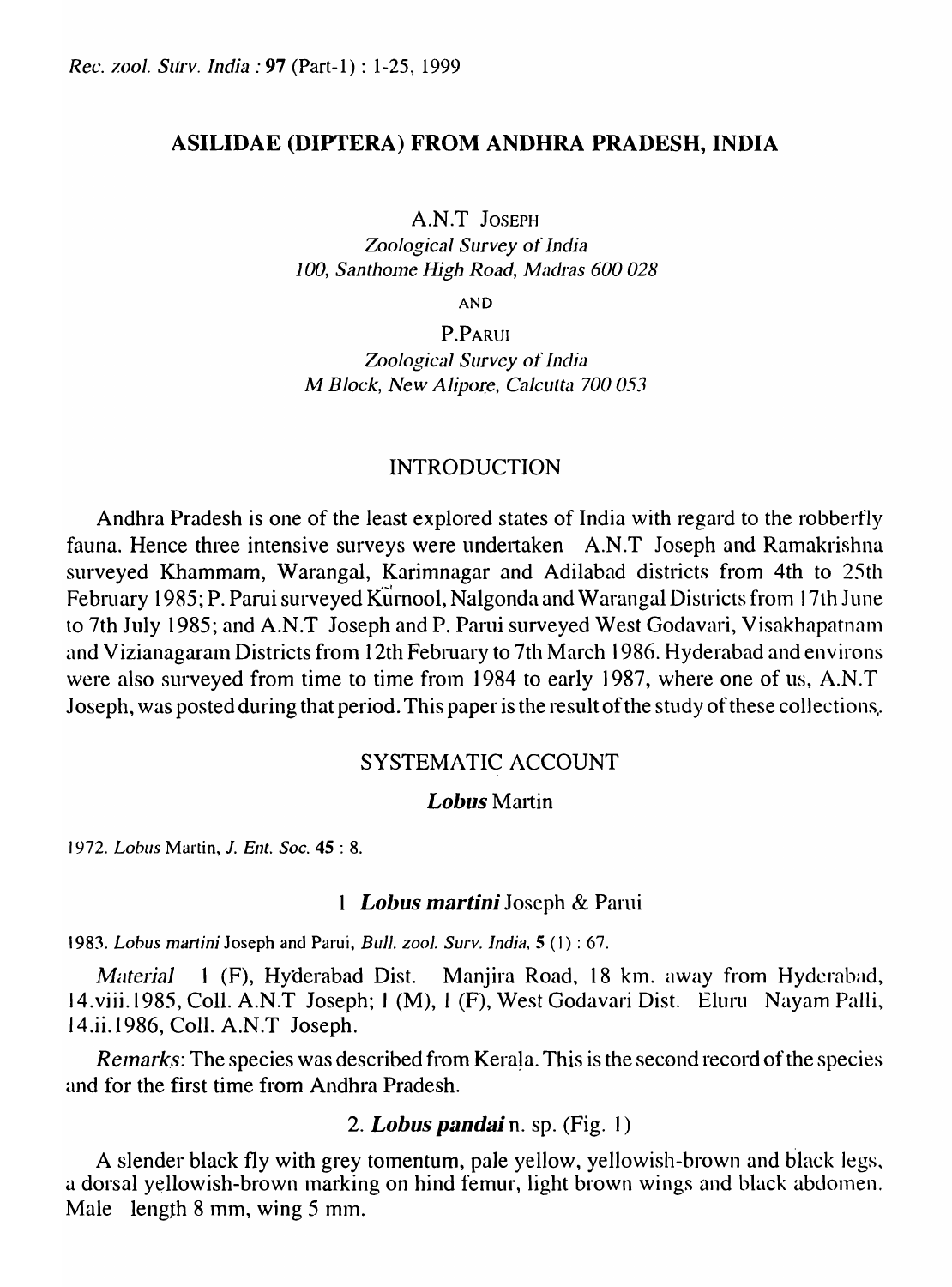*Male Head* black with greyish-white tomentum; gibbosity indistinct, mystax a transverse row of white bristles on mouth border; postcranium with sparse white hairs but for a few brown hairs adjoining to ocellar triangle. Antenna dark brown, scape slightly longer than half of pedicel, style about three-fourths the distance of first flagellomere. Palpus and proboscis black, the latter with sparse, white hairs.

*Thorax* black with grey tomentum; pronotum without hairs; scutum devoid of Inediolongitudinal stripe, sides grey tomentose while the rest black; chaetotaxy 1 notopleural, I supra-alar; vestiture black but on sides white, bristles black or pale yellow; scutellum with grey tomentum, border with dense, long, black hairs, medially also with a few black hairs; pleura with dense greyish-white tomentum, anepisternum and katepisternum anterodorsally with dense, long, white hairs. Haltere pale yellow with the distal half of stalk white.



Fig. 1. *Lobus pandai* n.sp. lateral view of male genitalia.

Legs pale yellow, yellowish-brown and black, coxa and trochanter black, fore and mid femora and tibiae basally yellowish-brown while the rest dark brown, hind femur about onethird from base white, rest pale yellow with the middle of which with a yellowish-brown inarking dorsally, hind tibia basal half pale yellow and distal half black, metatarsus in all legs white with black apex, remainder black, vestiture white but for a few black hairs, bristles *white* or black.

*Wing* light brown, but distally lighter coloured.

Abdomen black with grey marking on tergites both anteriorly and posteriorly, the grey 1narking gradually decreases on posterior tergites, terga I and 2 on sides with a few hairs. Male genitalia (Fig. 1) black with white hairs.

*Material* Holotype (M), Reg. No. 7496/H6, Warangal Dist. Pakhal Forest, 4.vii.1985, colI. P. Parui.

The genus *Lobus* Martin is represented in India by 5 species. *L. evenhuisi* Joseph & Parui,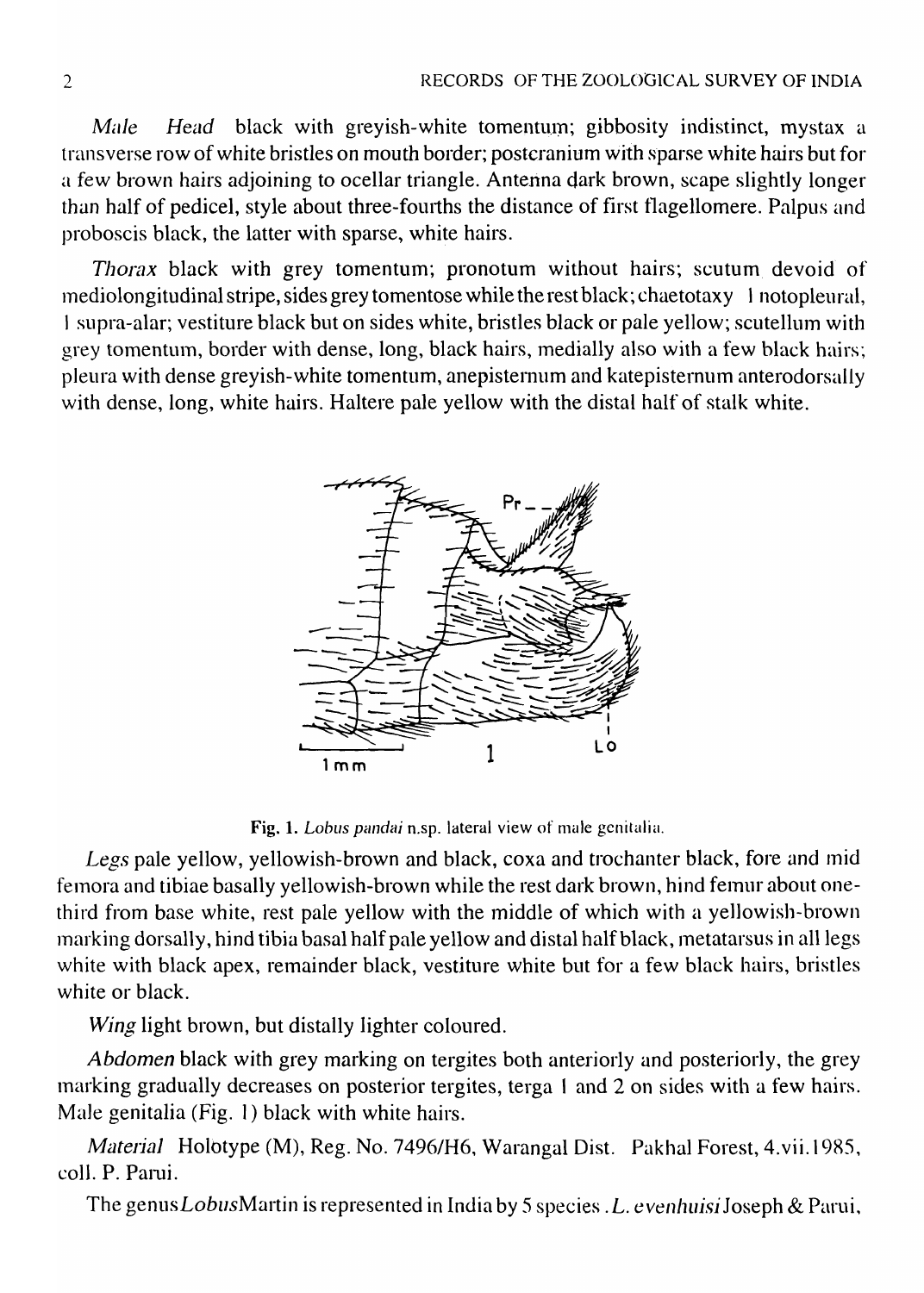*L. himalayae* Martin, *L. jairami* Joseph and Parui, *L. keralae* Martin and *L. martini* Joseph and Parui. Of these *L. pandai* n.sp. is similar to *L. evenhuisi* Joseph and Parui and *L. 111artini*  Joseph & Parui differing from both in the pale yellow hind femur with a dorsal yellowishbrown marking and the differences in the shape of male genitalia. The species is named in honour of our colleague, Sri P. Panda.

### *Nusa* Walker

*1851. Nusa* Walker, *Insecta saundersiana,* 1 : 105.

### *3. Nusa andhraensis* n. sp. (Fig. 2)

A very small black species with golden yellow pubescence, black and yellowish-brown legs, hind femur stout, hind border of tergites yellowish-brown, and distally fuscous wings. Male length 7 mm, wing 5 mm; female length 7-8 mm, wing 5-6 mm.

*Male. Head* broader than thorax, black with sparse grey tomentum; mystax white and pale yellow, fronto-orbital plate with white hairs, ocellar bristles brown, postcranium with sparse white hairs, postocular bristles plae yellow above and white below, postgena white haired. Antenna dark brown, scape with an elongate black or pale yellow ventral bristle, pedicel with a short, black, ventral bristle, pedicel slightly longer than scape, first flagellomere long. Palpus and proboscis black with white hairs.

*Thorax* black with golden yellow tomentum; pronotum black with a transverse row of black and pale yellow bristles, scutum without mediolongitudinal stripe; chaetotaxy 2 notopleurals, 4 supra-alars, I or 2 intra-alars; vestiture golden yellow, bristles pale yellow, scutellum with white hairs which are sparse posteriorly, hind border without bristles, pleura nearly bare, karatergite with white bristly hairs. Haltere yellowish-brown with lighter coloured knob.

Legs yellowish-brown and black, fore and mid femora black with basal and apical ends yellowish-brown while the remainder black, tibia basally yellowish-brown and the remainder black, tarsus almost wholly black, hind leg large with stout femur which ventrally bears a few microtuberculate hairs, the hairs anteroventrally arranged in a row, vestiture and hairs white, apex of hind tibia and tarsal segments with a mat of golden yellow hairs.

*Wing* basally hyaline and distally fuscous; R<sub>5</sub> and M<sub>1</sub> united close to the border.

*Abdomen* black with yellowish-brown mark on hind border of terga, tergum 7 almost wholly yellowish-brown, terga 2-5 posterolaterally with 1-4 white bristles, vestiture white. Male genitalia (Fig. 2A) yellowish-brown with white hairs.

*Females* Similar but with the following differences comparatively darker coloured; pleura sparsely or densely grey tomentose; chaetotaxy in one paratype 3 notopleurals; the ventral microtuberculate bristly hairs on hind femur may or may not be arranged in an anteroventral row; abdomen with lesser area of yellowish-brown colouration so much so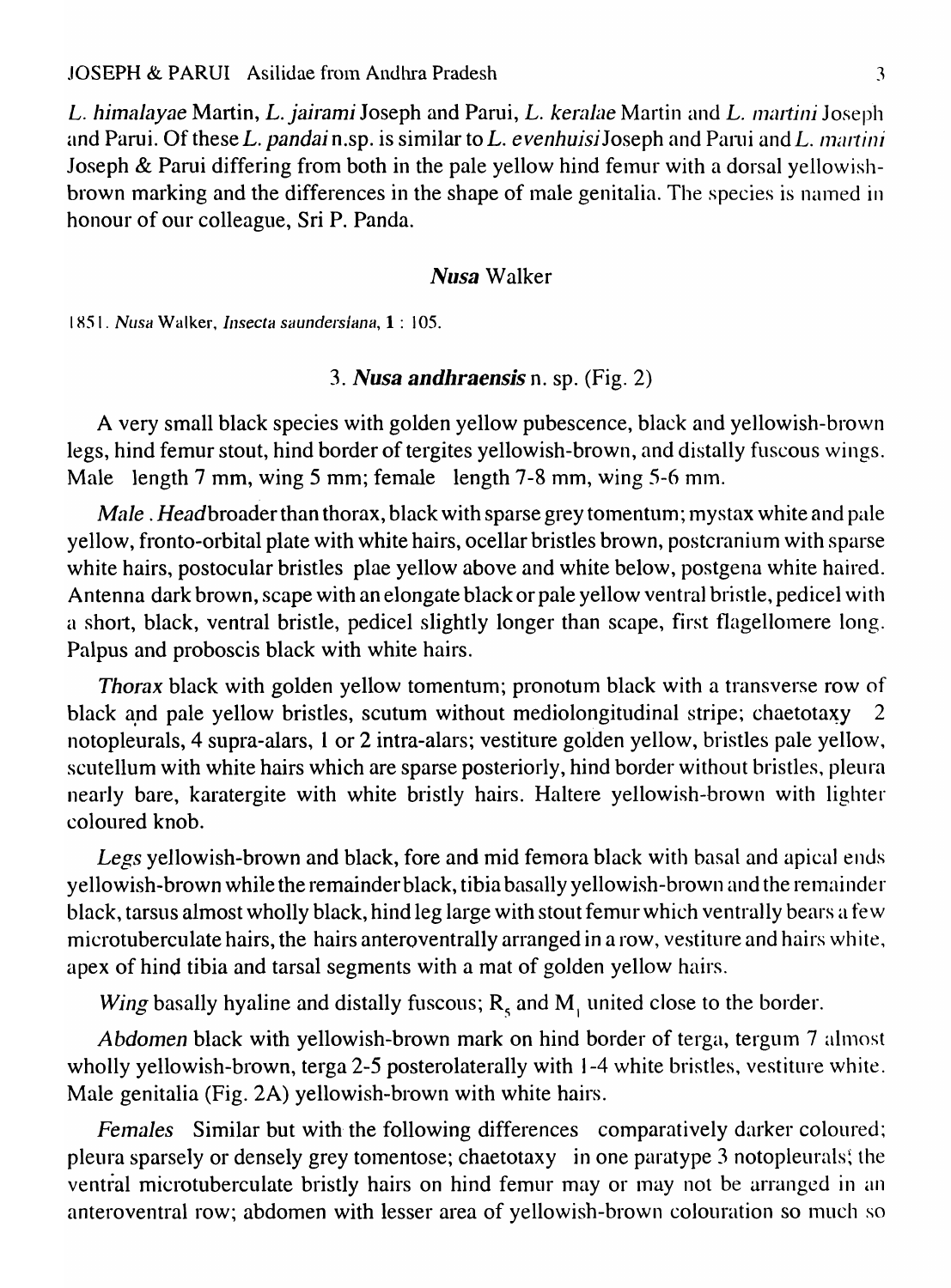

Fig. 2. *Nusa andhracnsis* n.sp., A. lateral view of male genitalia; B. lateral view of female genitalia.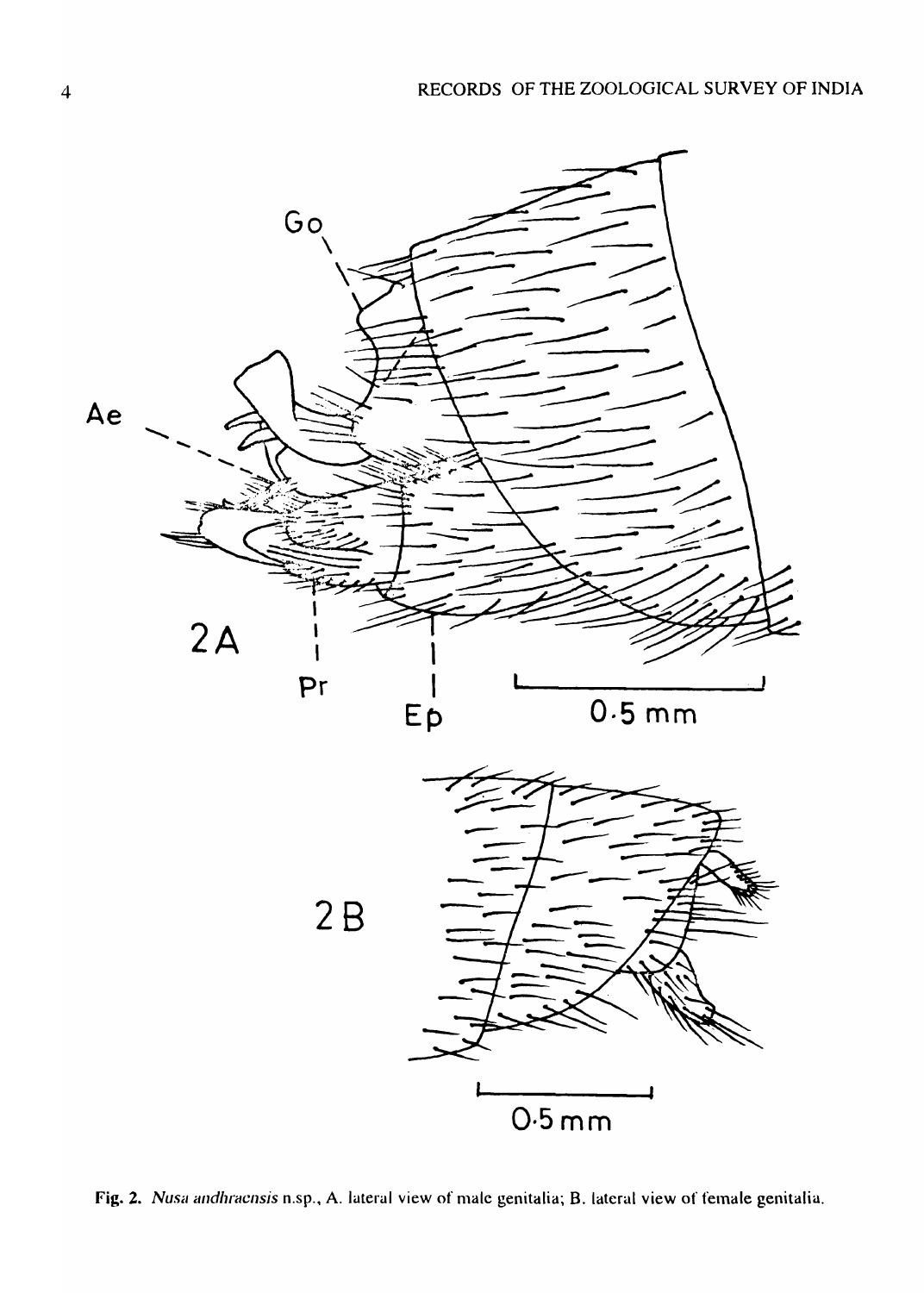tergum 7 black with yellowish brown hind border. Female genitalia (Fig. 2B) illustrated.

*Material* Holotype (M), Reg. No. 7497/H6, India Kurnool District Nandyal Gajalpally Forest Rest House Mahananda Road, 22.vi.1985, ColI. P. Parui. Paratypes I (M)  $\&$  4 (F), Reg. Nos. 7498/H6 to 7502/H6, rest of data as in holotype.

It can be readily recognised from all the other known Indian species of the genus *Nlisn* by the distinctive male genitalia, especially gonocoxite, together with the presence of microtuberculate hairs on hind femur.

### *4. Nusa balraji* n. sp. (Fig. 3)

A rather black species with grey tomentum, black legs, fuscous wings and black and greyish-white abdomen. Male length  $15-17$  mm, wing 8-9 mm; female length 14 mm, wing 9mm.

*Male Head* as broad as thorax, black with grey tomentum, mystax white or white with a few black bristles below, fronto-orbital bristles white, ocellar bristles black, postocular bristles black, pale yellow and white, postcranium white haired, postgena with dense white hairs. Antenna with scape and pedicel black, first flagellomere orange-brown with base black, scape with white bristles, scape and pedicel nearly equal in length, first flagellomere longer than scape and pedicel but not elongate. Palpus and proboscis black with white hairs.

*Thorax* black, grey tomentose; pronotum black with a transverse median row of black bristles, laterally white haired; scutum with a faint, black mediolongitudinal stripe extending the entire length, bristles and hairs black but for a few posterolateral pale yellow bristles; chaetotaxy 2-3,notopleurals, 2-4 supra-alars, 3 postalars, J -2 intra-alars, 3-4 dorsocentrals: scutellum black haired with a row of pale yellow and black bristles; pleura with dense greyish-white tomentum; karatergite with long, pale yellow bristly hairs. Haltere yellowishbrown.

*Legs* black with apex of femur and base of tibia narrowly yellowish-brown; coxa anteriorly with dense white hairs and a few white bristly hairs, fore tibia with 3 long posteroventral bristles, vestiture and bristles white with a few black ones also, fore tibia at apex and basitarsus ventrally with a mat of golden yellow pubescence, similar pubescence present on basitarsus and tarsomere 2 of hind tibie.

*Wing* fuscous;  $R_s$  and  $M_l$  united well before the border.

*Abdomen* black with greyish-white tomentum, tergites 1-2 greyish-white tomentose with median black, terga 3-7 medially black and laterally and posteriorly greyish-white, tergum 8 black with sparse grey tomentum, terga mediolaterally with 1-4 white bristles. Male genitalia (Fig. 3A) black with black hairs and black bristly hairs.

*Females* Similar but with the following differences sparsely tomentose; mystax also with a few median black bristles; chaetotaxy 2 dorso-centrals; bristles on hind border of scutellum wholly black or plae yellow. Genitalia (Fig. 3B) figured.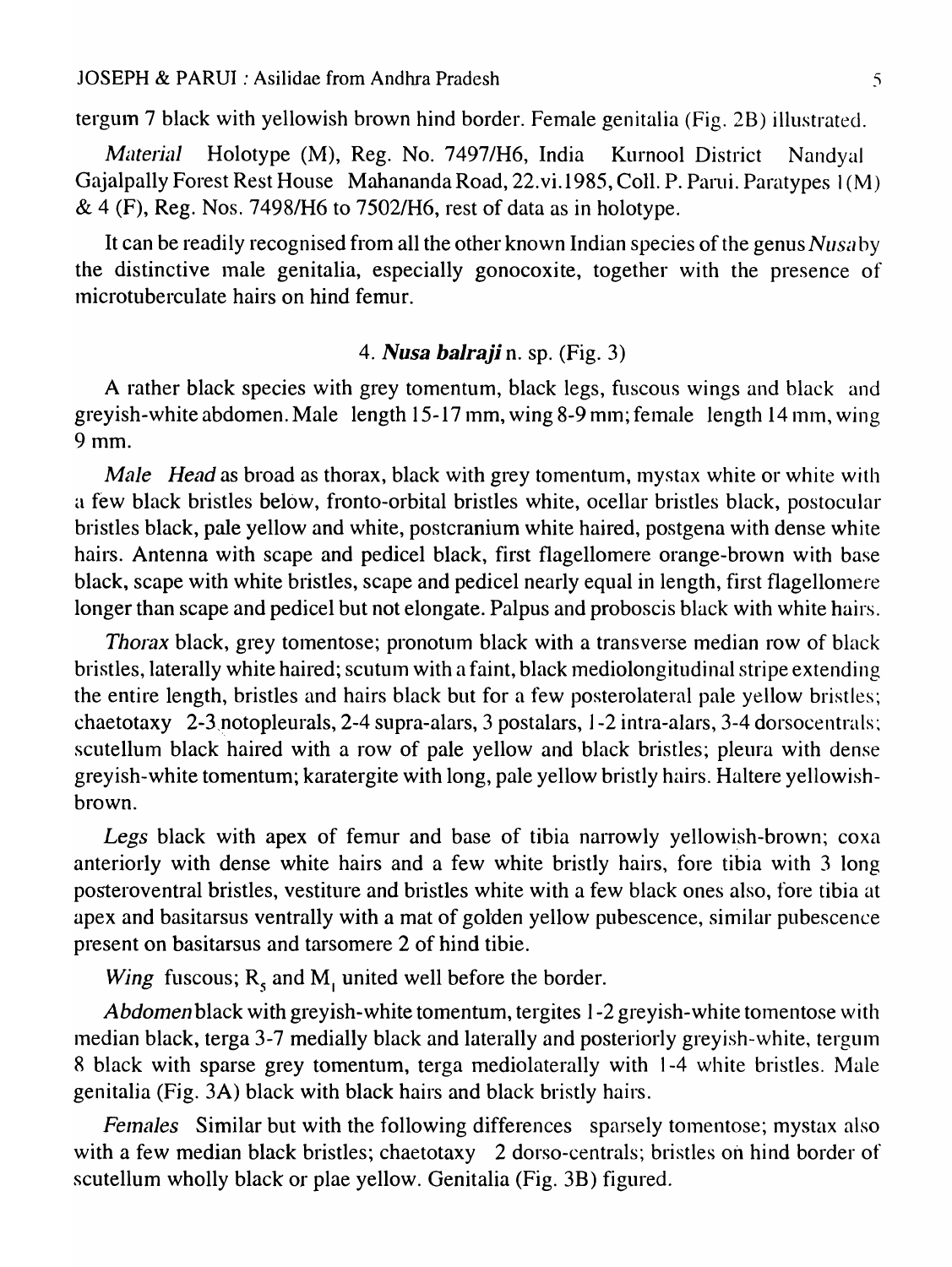

Fig. 3. *Nusa balraji* n.sp., A. lateral view of male genitalia; B. lateral view of female genitalia.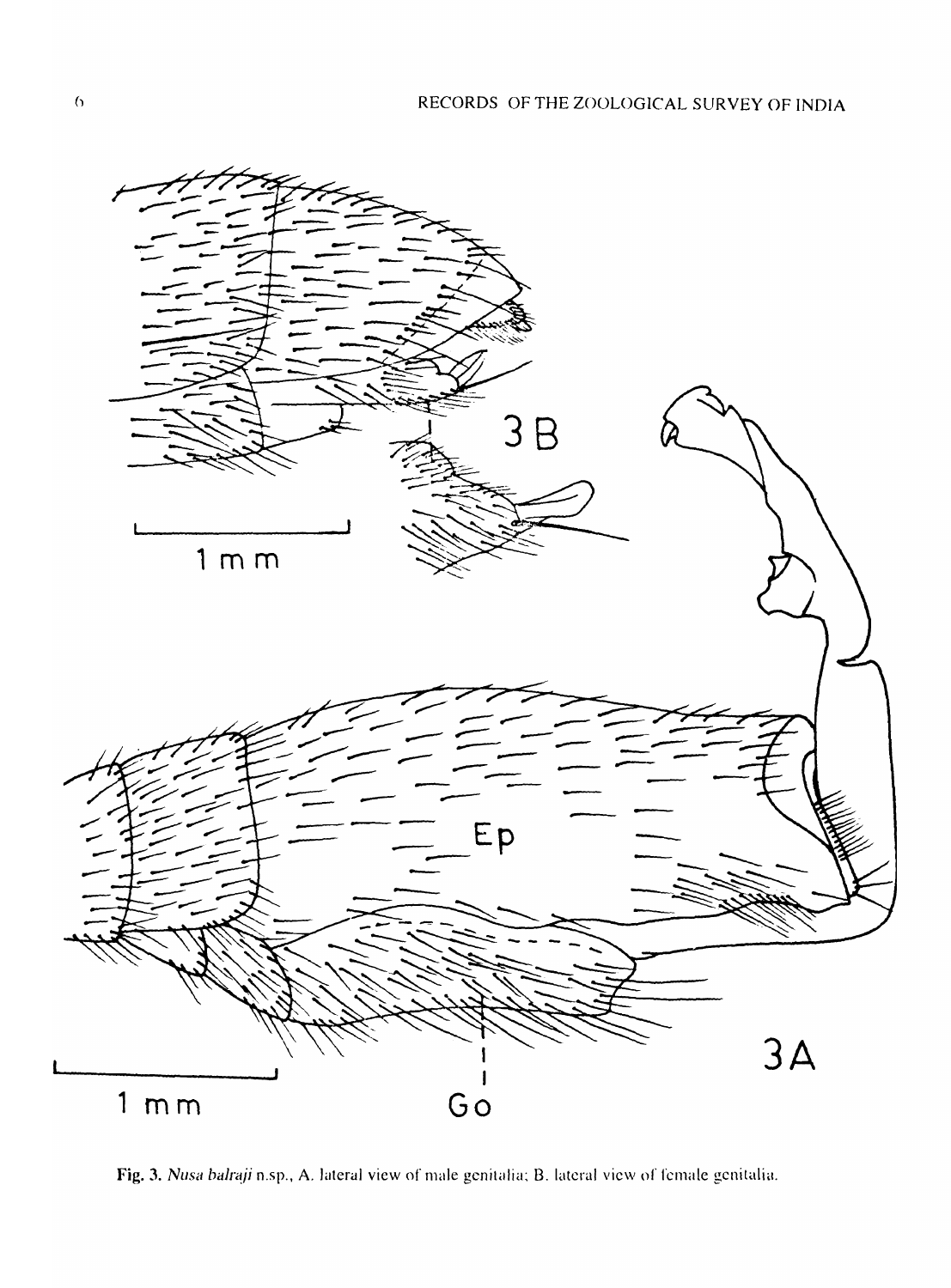*Material* Holotype (M), Reg. No. 7503/H6, Kurnool District Nandyal Gajalpalli, 22.vi.1985, ColI. P. Pami and party. Paratypes 3(M), I (F), Reg. Nos. 7504/H6 to 7507/H6, rest of data as in holotype, 1(F), Reg. No. 7508/H6, Warangal District. Pakhal Forest, 4.1 1985, CoIl. P. Patui and party.

It superficially resembles *Nusa aequalis* Walker from which it differs in the black scape and orange brown first flagellomere, black tibia, and details of female genitalia (male *N*. *sequalis* Walker not yet recorded). Also it differs from all the other known species of the genus by the details of male genitalia, especially epandrium.

#### *Oldroydia* Hull

1956. Oldroydia Hull, , *Ann. Mag. nat. Hist.*, (12) 9: 398.

### *5. Oldroydia costata* n. sp. (Fig. 4)

A small, black, grey tomentose species with black and white mane on scutum, black legs with yellowish-brown and black tibia, and light brown wings with the fore border dilated in male. Male length 13 mm, wing 7-8 mm; female length 13 mm, wing 6-8 mm.

*Males Head* as broad as thorax, black with grey tomentum; face slightly gibbous which extends from epistome to base of antennae, mystax with a few upper black bristles; fronto orbital hairs black, ocellar bristles black, postocular bristles white and curved forward, occipital hairs white, postgena with dense white hairs. Antenna (Fig. 4A) black, scape and



Fig. 4. *Oldroydia costata* n.sp. A, antenna; B, lateral view of male genitalia.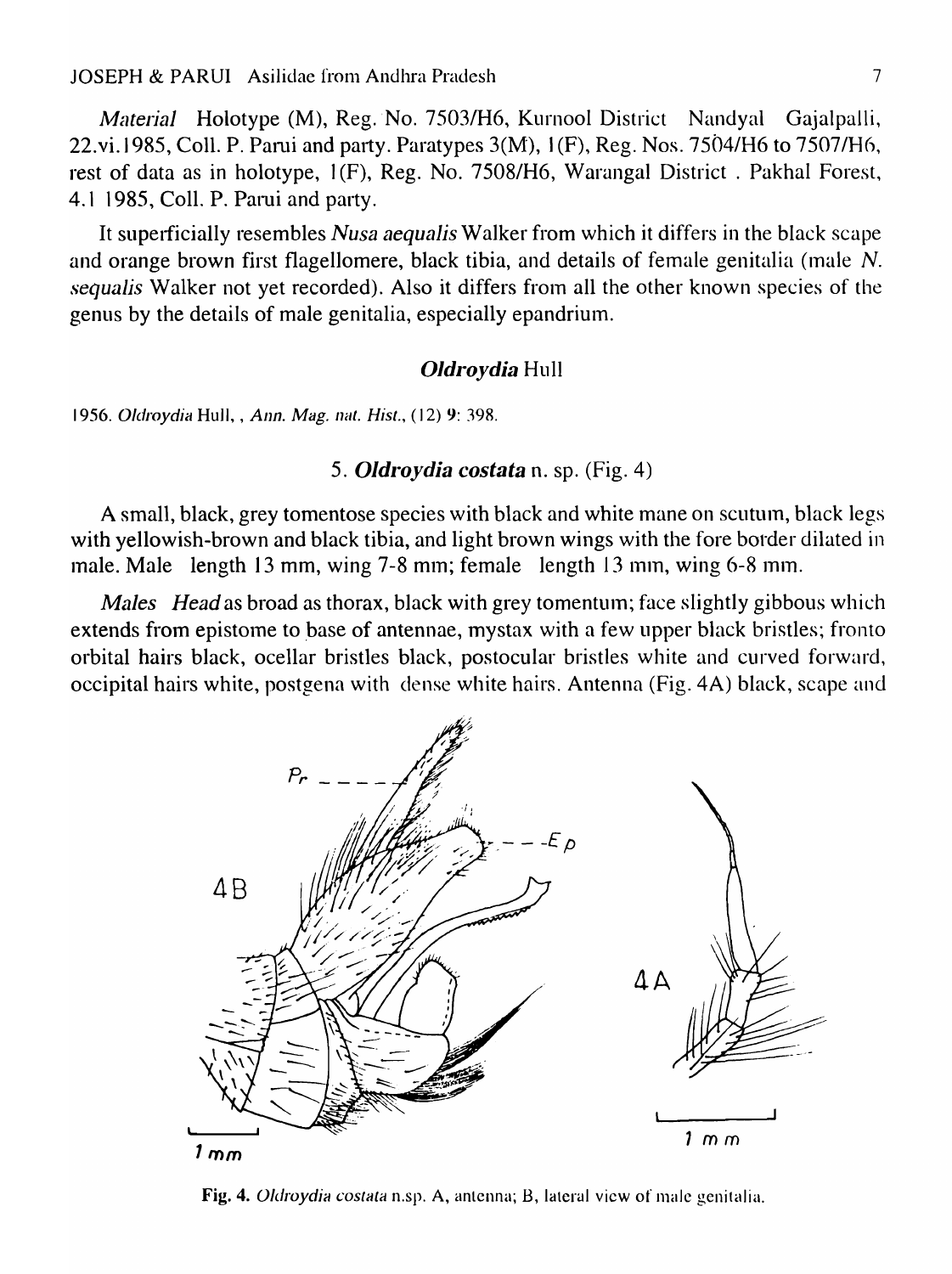pedicel with black bristles, pedicel slightly shorter than scape, first flagellomere attenuate, longer than scape, arista long. Palpus and proboscis black with white hairs.

*Thorax* black, grey or greyish-yellow tomentose; pronotum white haired, hairs dense medially; scutum with a dense mane of black and white extending the entire lenglth, the mane black for the anterior two-thirds and white for the posterior one-third, from the middle to hind border the mane bordered by a row of pale yellow and black bristles; chaetotaxy; 3-4 notopleural, I postalar, 1-2 supra-alar; vestiture black, bristles pale yellow, karatergite and lneron with a few, long thin or bristly, white or pale yellow hairs; scutellum including border with dense, long, white hairs directed forward. Haltere with pale yellow stalk and yellowishbrown head.

Legsblack with yellowish-brown and black tibia, mid and hind femora with an anteroventral row of pale yellow bristles, vestiture white but also with a few black hairs, bristles pale yellow with a few black ones also.

*Wing* light brown to brown, but medially almost hyaline, foreborder dilated.

*Abdomen* black with sparse grey or greyish-yellow tomentum; tergum J with well developed, dense white hairs, a few of which laterally form bristles, vestiture white. Male genitalia (Fig. 4B) black and yellowish-brown, hairs pale yellow and black.

Females Similar, but one paratype with dense grey tomentum; terga 2-7 posterolaterally with 2-4 white bristles. Female genitalia predominantly black with dark brown marking or vice versa, cercus almost rectangular, sternum 8 broadly pointed at apex·.

*Material·* Holotype (M), Reg. No. 75091H6, Hyderabad Himayat Sagar Chilkur Deer Park, 3.xii.1985, Coll. A.N.T Joseph. Paratypes 2 (M), 2 (F), Reg. Nos. 7510/H6 to 7513/ H6, data as in holotype.

*Oldroydia costatan.* sp. is closely similar to *O. femorata* Joseph and Parui in the attenuated third antennal segment, closed marginal cell and in the absence of hamate anterior femur. The former can be distinguished from  $O$ . femorata Joseph and Parui by the particoloured black and yellowish-brown tibiae, by the dilated fore border of wing in males like that of Clephydroneura Becker, and by the details in the shape of male genitalia, especially epandrium.

# *Scylaticus* Loew

) 858. *Scylalicus* Loew, *Ofvers. K. Svenska Vel. Akad. Forh.,* 14 : 346.

# *6. ScyJaticus godavariensis* n. sp. (Fig. 5)

A stout black species with black legs, infuscated wings and black abdomen banded with light brown or orange. Male length 11-13 mm, wing 9 mm.

Males *Head* as broad as thorax, black, sparsely grey tomentose, mystax white; fronto-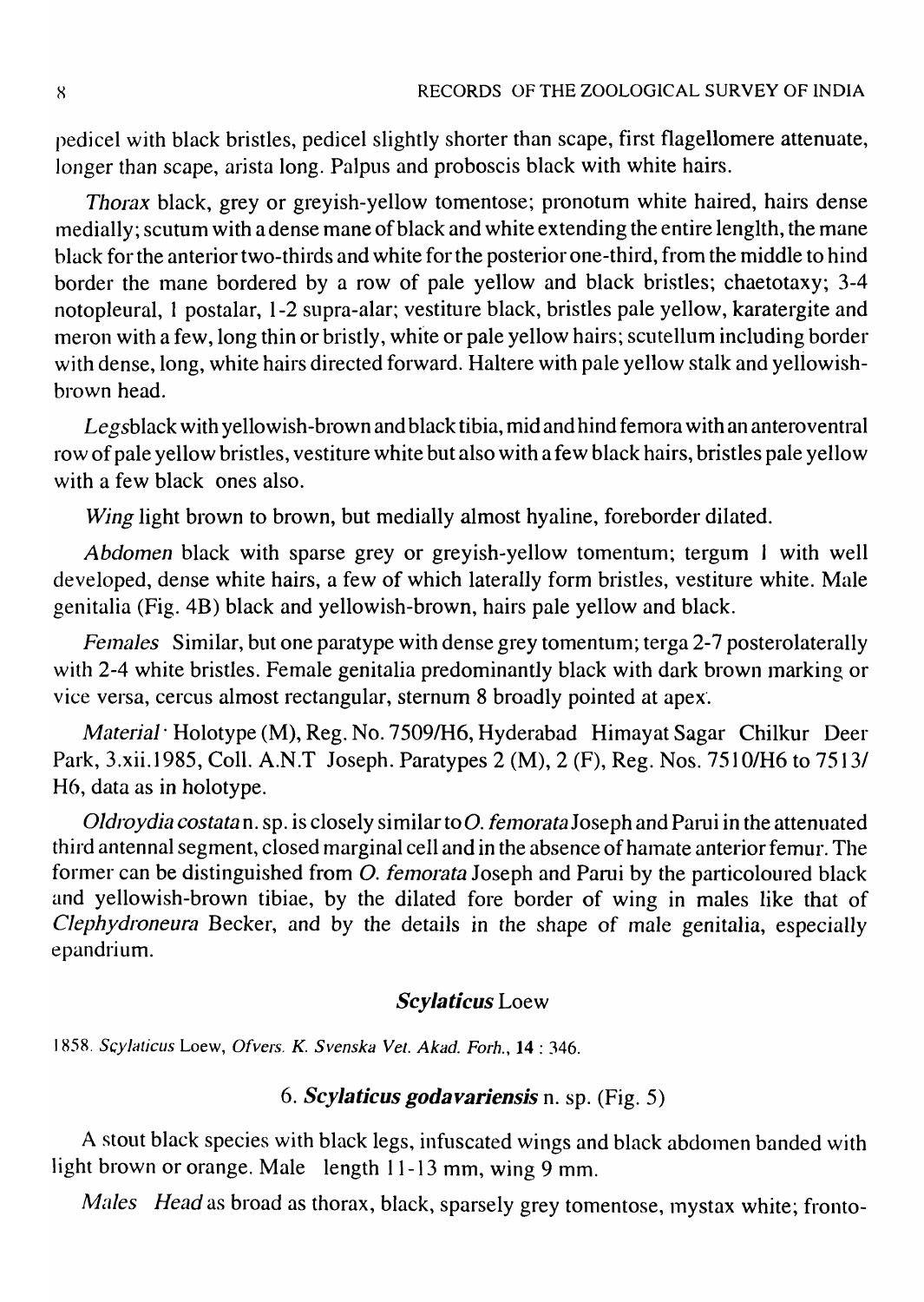### JOSEPH & PARDI: Asilidae from Andhra Pradesh

orbital hairs and ocellar bristles black, postcranium with dense black hairs, those above long and well developed and those below short. Antenna black, scape with black bristles and hairs, pedicel with black hairs, pedicel about half the length of scape, first flagellomere longer than double the combined length of scape and pedicel. Palpus and proboscis black, former black and white haired, while latter white haired.

*Thorax* black with sparse grey tomentum; pronotum medially black haired and laterally white haired, also with a median transverse row of black bristles; scutum with mediolongitudinal stripe indistinct, but a narrow, faint, short mediolongitudinal stripe discernible anteriorly, laterally with 2 large black spots; chaetotaxy: quite variable, 2-3 notopleural, 2-3 supra-alar, 2-3 postalar, about 5 dorsocentral anterior to scutoscutellar suture; vestiture black with rather dense white hairs anterolaterally, bristles black; pleura sparsely grey tomentose; karatergite with a transverse row of long, pale yellow, hairs. Haltere pale yellow.

*Legs* black, vestiture predominantly white, also with a few black hairs, fore tibia and tarsus with mat of golden yellow hairs anteriorly, hind tibia and tarsus with similar hairs posteriorly, bristles white or black.

*Wing* infuscated.

*Abdomen* black, terga banded with light brown or orange posteriorly which decrease gradually in posterior terga, tergum I laterally with a bunch of white hairs, a few of which well developed and form bristles, terga 2-3 also with white hairs laterally, vestiture white. Male genitalia (Fig. 5) black and pale yellow. with dense black hairs.



Fig. 5. Scylaticus godavariensis n.sp., lateral view of male genitalia.

*Material* · Holotype(M), Reg. No. 7514/H6, Godavari Dist.. Kannapuram Manchurulu, 21.ii.1986, CoIl. A.N.T Joseph and Party. Paratype (M) (wings lost), Reg. No. 7515/H6, details as in holotype.

The genus *Scylaticus* is so far represented by a single species, S. *indicus* Bromley, from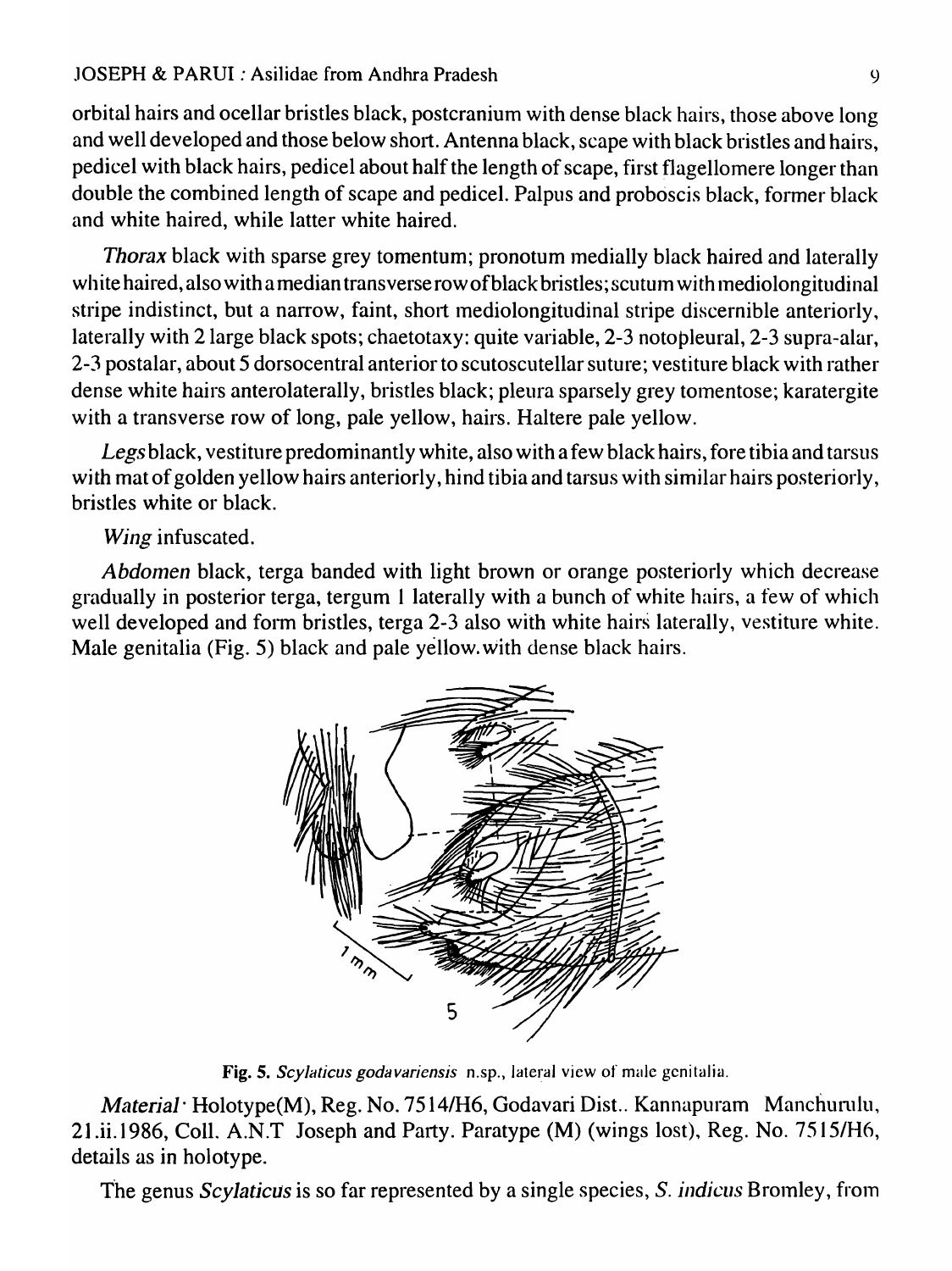India. S. *godavariensis* n.sp. differs from it in the large size, stout built, uniformly black mid and hind tibiae, and black and pale yellow genitalia.

# 7 *ScyJaticus indicus* Bromley

1939. *Scylaticus indicus Bromley, Indian J. Agric. Sci.,* **8** (6) : 864.

*Material* 8 (M), 1 (F), Visakhapatnam Dist. Araku Valley Ananthagiri, 900 m, l.iii.1986, CoIl. A.N.T Joseph.

*Remarks* The species has been already recorded from Tamil Nadu and Kerala. Here it is recorded for the first time from Andhra Pradesh.

## *Stenopogon* Loew

1 847.' *Stenopogon* Loew, *Linn. Eng.,* 2 : 453.

## *8. Stenopogon kherai* Joseph & Parui

1976. *Slenopogon kherai* Joseph and Parui, *Ent. Scand.,* 7 : 105.

*Material* 4(F), Adilabad Dist. Riwazpet Forest, 24.ii.1985, CoIl. A.N.T Joseph and Ramakrishna.

*Remarks* In India, the species has been so far recorded from Bihar and Kerala (Joseph) and Parui 1990). Here it is reported for the first time from Andhra Pradesh. It has been also recorded from Nepal (Joseph and Parui, 1991).

## *9. Stenopogon pradhani* Joseph & Pami

1976. *Stenopogon pradhani* Joseph and Parui, *Ent. Scand.*, 7: 106.

*Material 1(M), Khamam Dist., 13/30 mile stone on Kothagudem Yellandu Road,* 8.ii.1985, Coll. Joseph and Ramakrishna; 1(M), 1(F), Adilabad Dist. Nirmal Forest, 22.ii.1985, Call. A.N.T Joseph and Ramakrishna.

*Remarks* In India the species has so far been recorded from Jammu and Kashmir and Karnataka (Joseph & Pami, 1994). Here it is recorded for the first time from Andhra Pradesh. It has been recorded from Sri Lanka also by Joseph and Parui (1984a).

# *DamaJis* Fabricius

1805. *Damalis Fabricius, Systema antliatorum*, : 147.

# 10. Damalis dattai n. sp. (Fig.6)

Small black species with yellowish-brown and black mixed legs and hyaline wings. Male length 8 mm. wing 8 mm.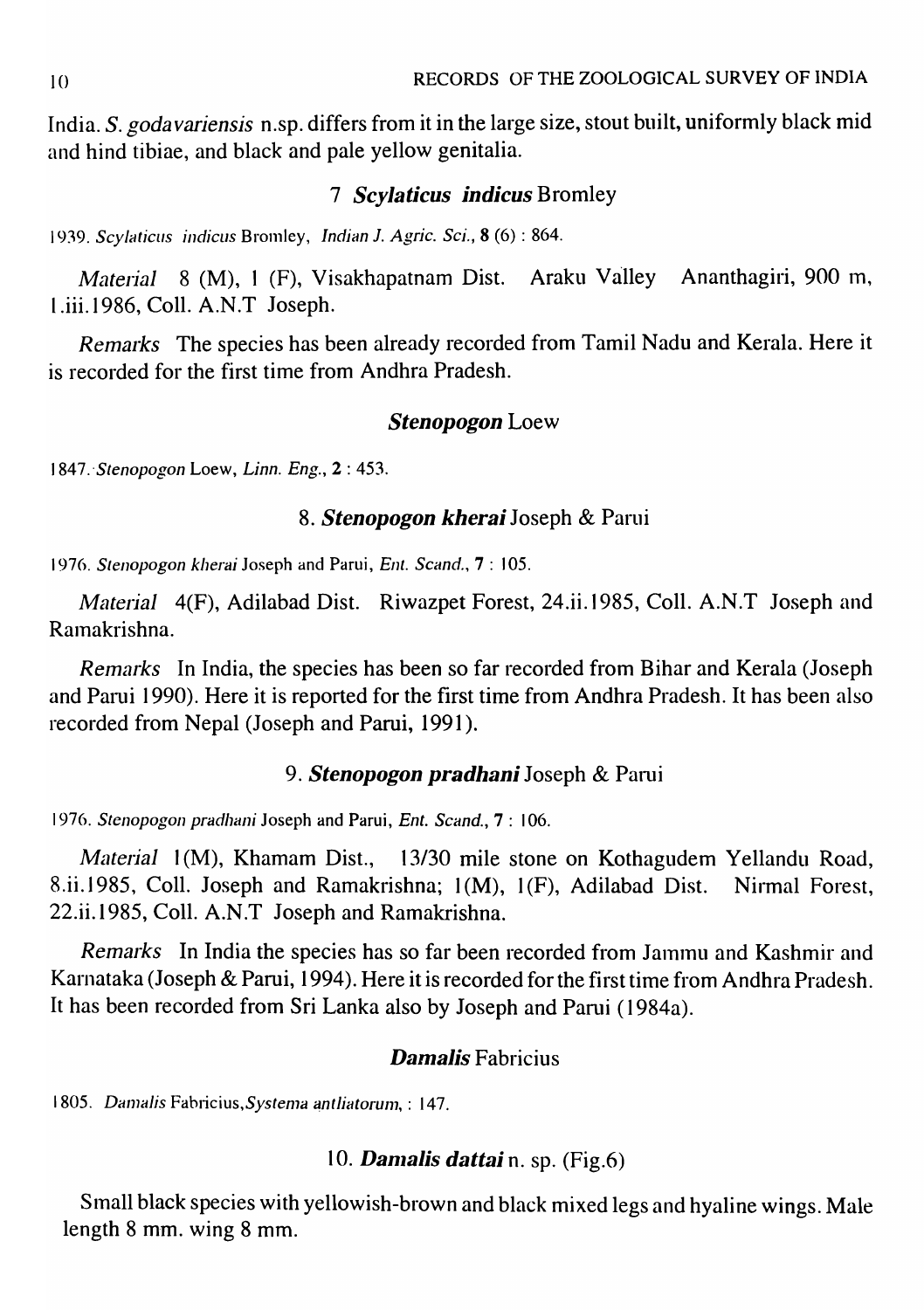## JOSEPH & PARUI : Asilidae from Andhra Pradesh 1 1

*Male: Head* broader than thorax, black, scarcely tomentose; mystax a transverse row of 4 pale yellow, elongate hairs; fronto-orbital plate bare, ocellar bristles weak, postcranium with sparse black and pale yellow hairs. Antenna black with the distal half of style white, scape and pedicel with pale yellow hairs, scape slightly shorter than pedicel. Palpus and proboscis black with pale yellow and white hairs.

*Thorax* black; pronotum white haired, hairs dense on sides; scutum black with the border on posterior half yellowish-brown, mediolongitudinal stripe absent, vestiture pale yellow and black; scutellar disc with a few, median, white hairs, border with long white hairs, pleura grey tomentose, metapleuron with long, pale yellow and white hairs. Haltere brown.



Fig. 6. *Damalis dattai* n.sp., lateral view of male genitalia.

Legs pale yellow, yellowish-brown and black; coxa and trochanter black, fore femur black with an apical yellowish-brown mark, mid femur similar, but area of yellowish-brown more, hind femur with basal and distal yellowish-brown and medially black; tibia yellowishbrown with black distally, the yellowish-brown increases from fore to hind tibia so much so only apex black in hind tibia, tarsus black, vestiture pale yellow with some black hairs also, bristles black; hind trochanter swollen distally and bears long pale yellow and black hairs, hind femur thickened slightly beyond base, distal halfbearing anteroventral and posteroventral row of bristly spines.

# *Wing* hyaline.

*Abdomen* black, sides of basal terga with long white hairs, vestiture white and pale yellow. Male genitalia (Fig. 6) yellowish-brown, hypandrium with a pair of black bristles at lower angle and another two on median projection.

*Material·* Holotype (M), Reg. No. 7516/H6, Warangal Dist. Pakhal Forest, 4.vii.198S, CoIl. P. Parui.

It is generally similar to *Damalis mercaraensis* (Joseph and Parui) from which it differs in the absence of mediolongitudinal stripe and in the structural details of hypandrium. The fly is named in honour of Dr. M. Datta, in-charge of Diptera Section of the Zoological Survey of India, Calcutta.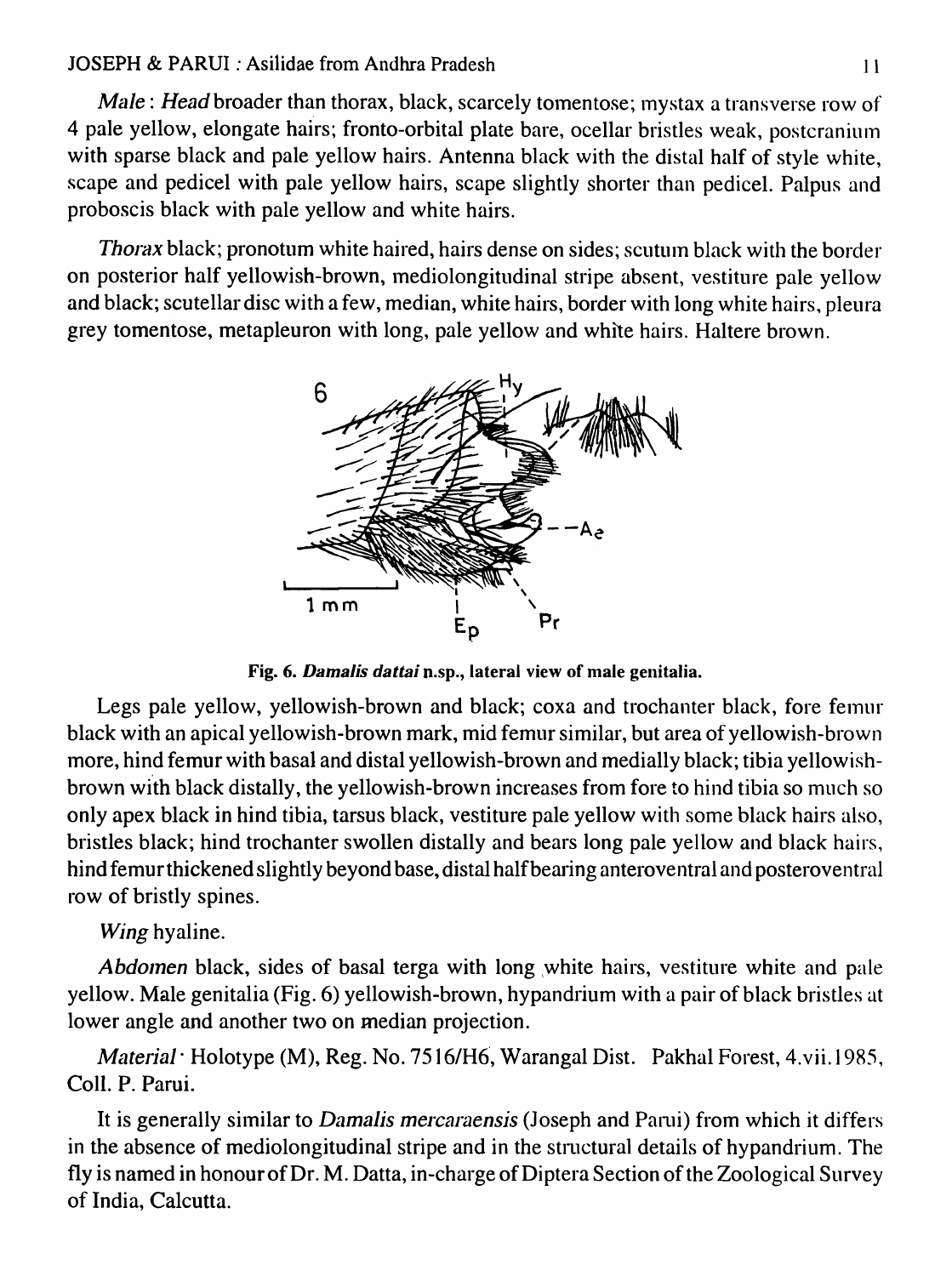### 11. **Damalis mercaraensis** (Joseph & Parui)

1984. *Xynomyza mercaraensis* Joseph and Parui, *Ent. Scand.*, 15:447.

*Damalis mercaraensis* (Joseph & Parui) New Comb.

*Material*  $\cdot$  1(M), 1(F), Kurnool Dist. Nandyal Gajalpalli Forest Rest House, 22. vi. 1985; 4(M), 4(F), Warangal Dist. Pakhal Forest, 3.vii.1985; 7 (M), 11(F), Pakhal Forest, 4.vii.1985; 14(M), 7(F), Pakhal Forest, 5.vii.l985; all ColI. P. Parui.

### *Stichopogon'Loew*

1847. *Stichopogon* Loew, *Linn. Ent.,* 2 : 499.

# *12. Stichopogon gymnurus* Oldroyd

1948. *Stichopogon gymnurus Oldroyd, Ent. Month. Mag.*, 84: 262.

*Material* 2(M), 4(F), Visakhapatnam Dist. : Lakhimpatti Rajupeta, 23.ii.1986; I (M), 3(F), Palavaram Beach, 23.ii.1986; 7(M), 16 (F), Araku Valley: Ananthagiri, 900 m. 28.ii.1986; 2 (M), 3 (F), Vizianagram Dist. Thinnukarja Forest, 4.iii.1986, all ColI. A.N.T Joseph.

*Remarks* The species has so far been recorded from Tamil Nadu. Here it is reported for the first time from Andhra Pradesh. It has also been recorded from Sri Lanka.

## J 3. *Stichopogon inaequalis* (Loew)

1847. *Dasypogon inaequalis Loew, Linn. Ent., 2: 505.* 

1948. *Stichopogon inaequalis* : Oldroyd, *Ent. Month. Mag.*, **84** : 262.

1983. *Stichopogon inaequalis* : Joseph and Parui, *Orient. Insacts*, **17** : 325.

*Material* 1(M), West Godavari Dist. Eluru Tamilaru River bed, 16.ii.1986; 6 (F),VisakhapatnamDist.: Lakimpatti. Rajupeta, 23.ii.1986; I (M), Arakll Valley' Anathagiri, 900 m, l.iii.1986; 1 (M), 1 (F), Visakhapatnam Seashore, l.iii.1986; ] (M), J (F), Vizianagaram Dist. Bobbli Gurgi, 3.iii.1986; all ColI. A.N.T Joseph.

*Remarks* In India the species has been reported from Tamil Nadu and Bihar (Oldroyd, 1948). Z.S.I. possesses 3 specimens from Maharashtra. It is recorded for the first time from Andhra Pradesh. It has also been reported from Sri Lanka (Oldroyd, 1948).

# 14. Stichopogon meridionalis Oldroyd

1948. *Stichopogon meridionalis Oldroyd, Ent. Month. Mag.*, 84 : 261.

*Material* · 5(M), 19 (F), West Godavari Dist. Eluru Tamilaru River bed, 13-16.ii.1986; 1(M), Visakhapatnam Sea Shore, 1.iii. 1986; 7 (F), Vizianagaram Dist. Bobbli Gurgi,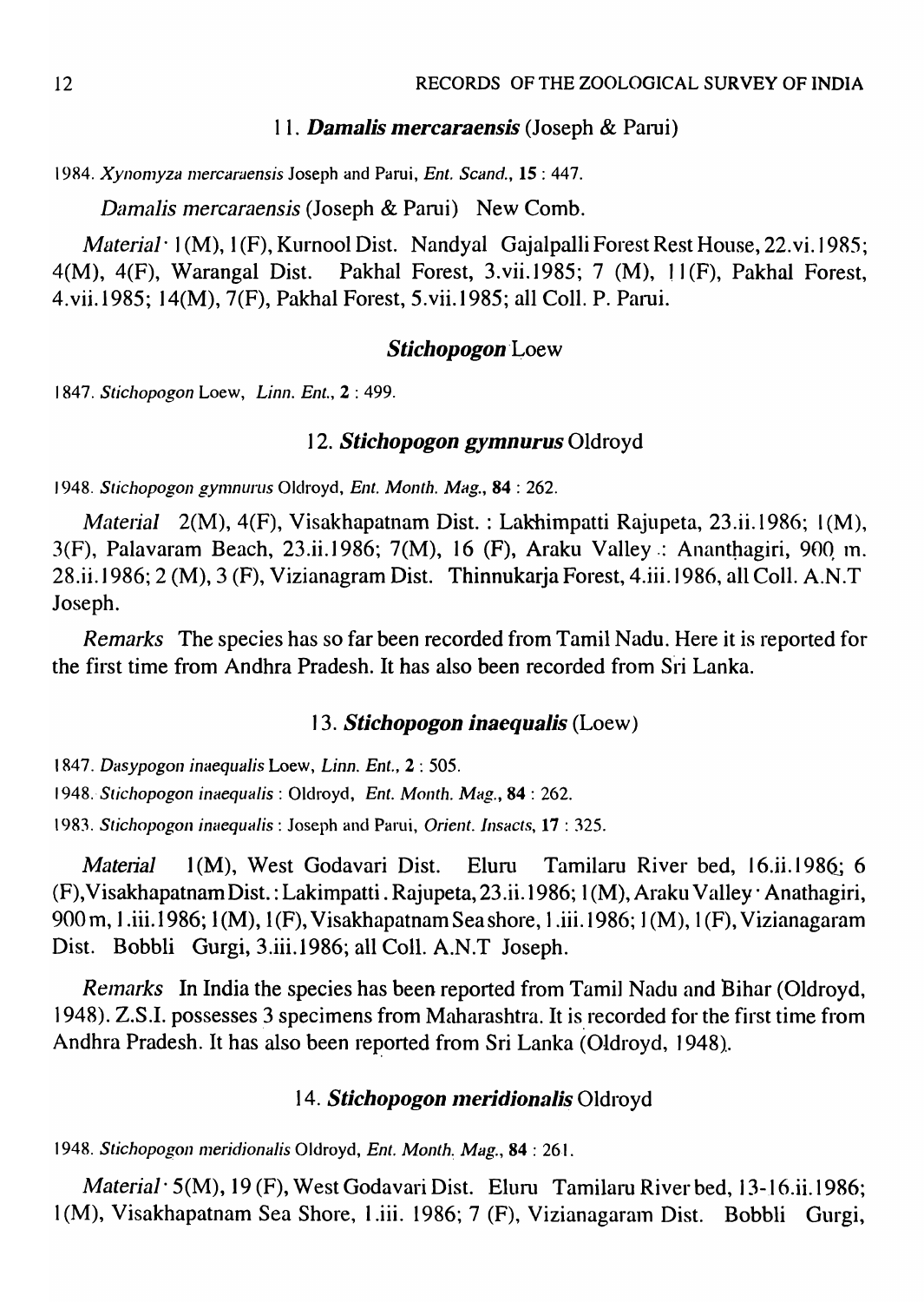3.iii.1986; 2(M), Parbatipuram Thinnukurja Forest, 4.iii.1986, all ColI. A.N.T Joseph.

*Remarks* The species is recorded for the first time from Andhra Pradesh. It has already been reported from Tamil Nadu, Karnataka and Bihar from India and from adjoining country Sri Lanka (Oldroyd, 1948).

# *15. Stichopogon mahatoi* sp. n. (Fig. 7)

A small, orange and black species with legs wholly orange or mid and hind femora with black marking, and light brown wings; female lamella without hair tuft. Female length 7- 8 mm, wing 5 mm.

*Female: Head* as broad as thorax, black, sparsely grey tomentose; mystax pale yellow; fronto-orbital plate bare, ocellar bristles pale yellow, postocular bristles pale yellow and confined to above, postcranium mostly bare but below white haired, postgena with dense white hairs. Antenna orange with style black, first flagellomere longer than combined length of scape and pedicel. Palpus dark brown and yellowish-brown mixed, proboscis black, both white haired.

*Thorax* orange with black marking, sparsely grey tomentose; pronotum with a transverse row.of white bristly hairs; scutum with a broad incomplete mediolongitudinal black stripe, lateral black spots faintly marked; chaetotaxy I notopleural, I postalar, I supra-alar; vestiture sparse white hairs, bristles pale yellow; scutellar disc bare, hind border with hairs and 4 pale yellow bristles; pleura sparsely grey tomentose; karatergite with a transverse row of long, bristly white to pale yellow hairs. Haltere with pale yellow to orange head, and pale yellow to dark brown stalk.

*Legs* wholly orange or with black marking on mid and hind femora, the intensity and extent of black colour quite variable, vestiture and bristles white.

*Wings* light brown.



Fig. 7. *Stichopogon mahatoi* n.sp., lateral view of female genitalia.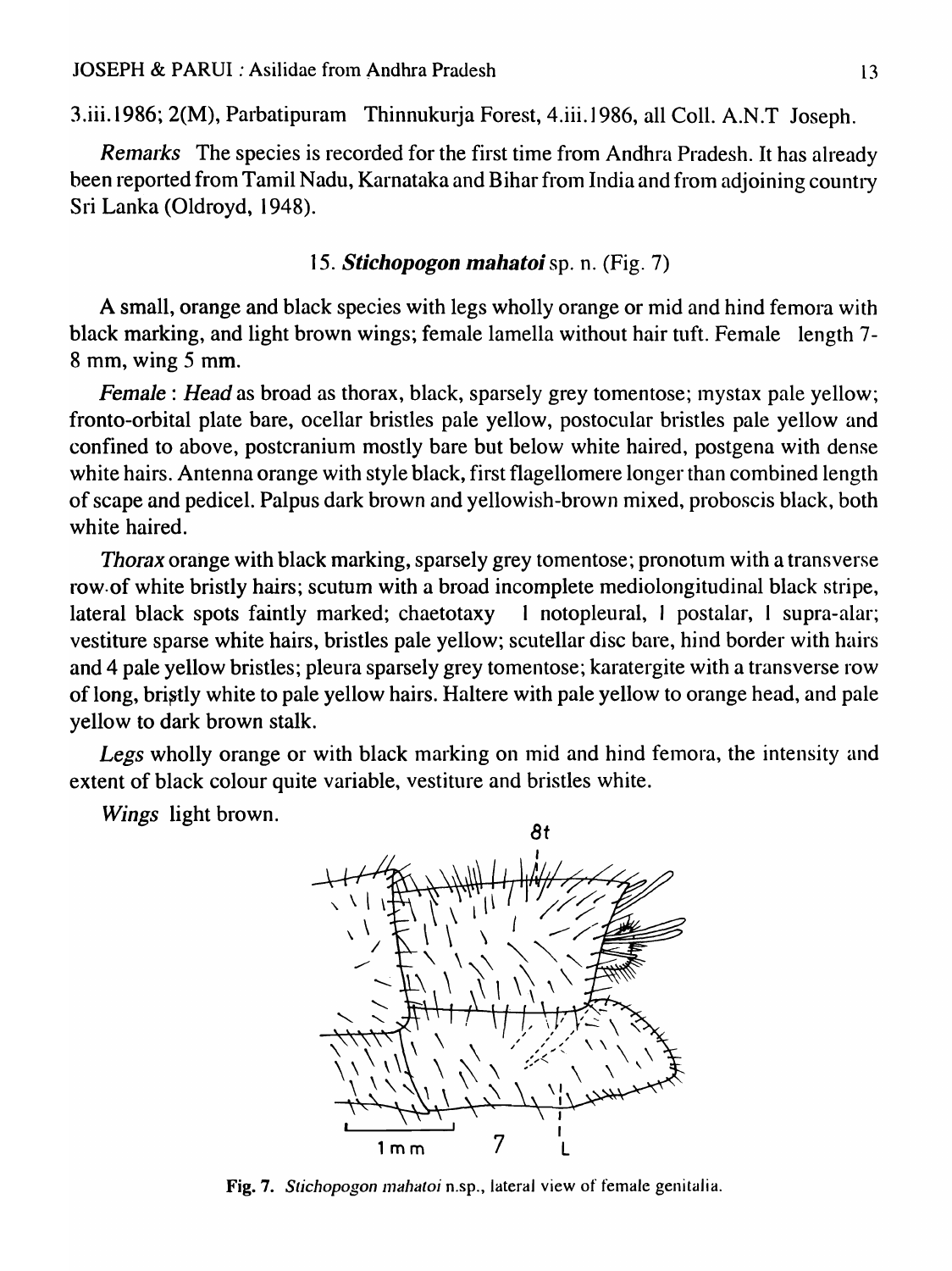*Abdomen particoloured orange and black, tergum 1 black and orange to varying extent,* terga 2-5 or rarely even upto 7 with large median, triangular shaped black marking and rest orange, remaining terga wholly black, tergum 1 laterally with a bunch of pale yellow hairs, a few of which form bristles, vestiture black and pale yellow. Female genitalia (Fig. 7) with tergum 8 bearing a circlet of 10 spines; lamella without hair tuft, not tomentose.

*Material* · Holotype (F), Reg. No. 7517/H6, Nalgonda Dist. Nagarjunkonda, 26.ix. 1985, Coll. P. Parui. Paratypes 2 (F), Reg. Nos. 7518/H6, 7519/H6 details as in holotype; 2(F), Reg. Nos. 75201H6, 7521/H6, Warangal Dist. Pakhal Forest Rest House, 4. vii.1985, Coll. P. Parui.

According to, the key to the Indian species of *Stichopogon* Loew by Joseph and Parui (1988), *S. nlahatoi* n. sp. runs to the couplet 3 and is closely similar to *S. tOlnentosus* Oldroyd from which it can be easily separated by the shape of lamella, which is also not tomentose. It is named after our colleague, Sri D. N. Mahato, who has collected many interesting robberflies.

# *16. Stichopogon mukherjeei* n.sp. (Figs. 8)

A tiny black species with dense grey tomentum, pale yellow or pale yellow and black legs, and light brown tinged wings; female lamella without hair tuft. Male length 6 mm, wing 4-5 mm; female 6 mm, wing 4 mm.

*Female Head* broader than thorax, dense greyish-white tomentose; mystax straw coloured; fronto-orbital hairs and ocellar hairs white, postocular bristles white and confined to above, postcranium with sparse white hairs and also with a few pale yellow bristles above, postgena white haired. Antenna black, grey tomentose, distal half or more of pedicel with dense greyish-white tomentum, first flagellomere much longer than the combined length of scape and pedicel. Palpus and proboscis black with white hairs.

Thorax black with dense greyish-white or greyish-yellow tomentum; pronotum with a transverse row of white or pale yellow bristles; scutum with a narrow mediolongitudinal



Fig. 8. A. Stichopogon mukhcrjeei n.sp., A. female genitalia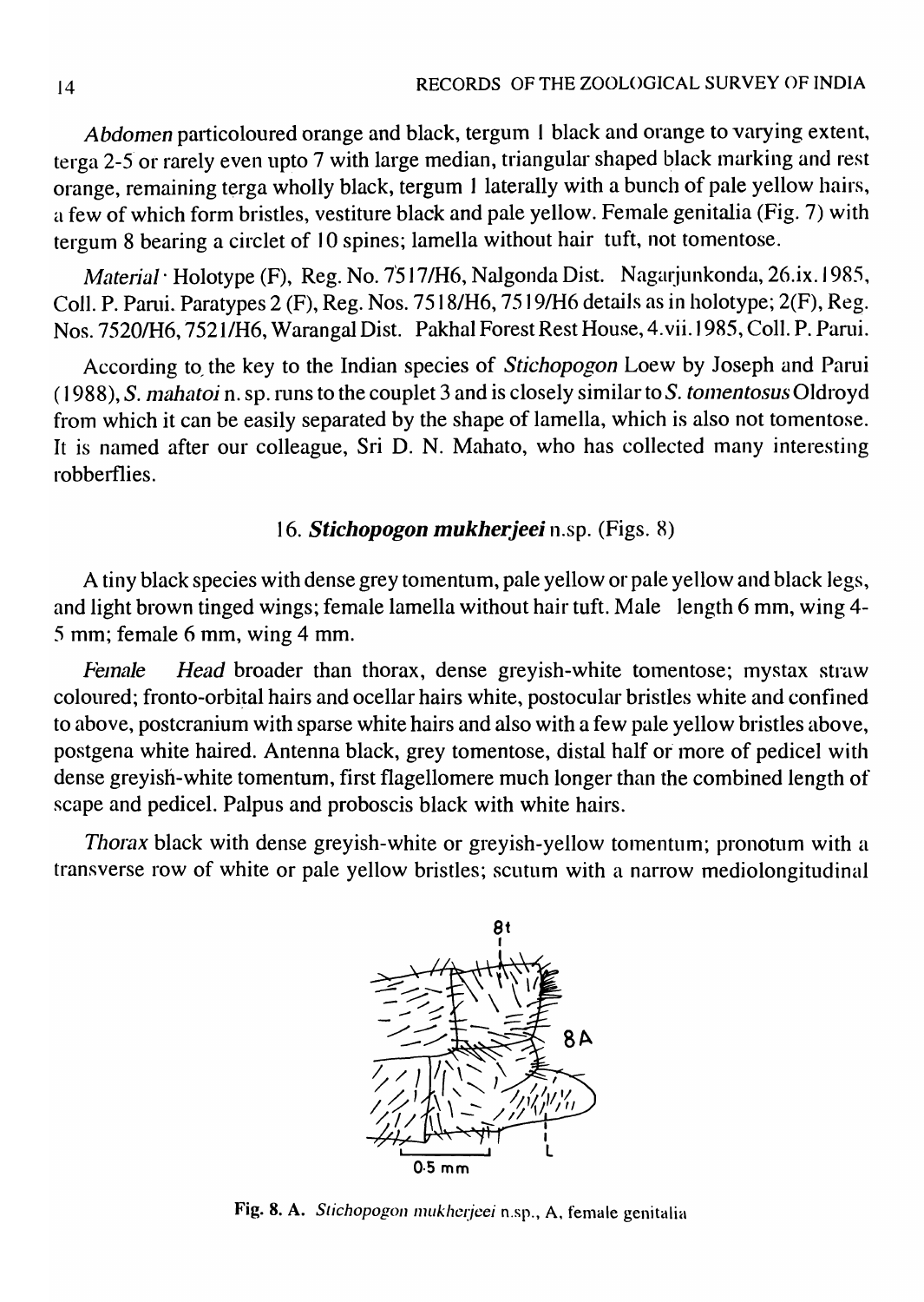### JOSEPH & PARUI : Asilidae from Andhra Pradesh 15

black stripe extending from anterior border to transverse suture, laterally with or without two, narrow, brown, short stripes; chaetotaxy 1 notopleural, 1 postalar, 1 supra-alar; vestiture and bristles white; scutellum on border with long, white hairs, and a row of long, white bristly hairs; karatergite with a transverse row of long white bristles; pleura with dense grey tomentum. Haltere white.

*Legs* pale yellow, in holotype hind tibia apically dark brown, and terminal tarsal segment in all legs black, in paratype femur basally and apically pale yellow while the rest black, apex of hind tibia dark brown, terminal tarsal segments in fore and mid legs and terminal and preceding 2 tarsal segments in hind leg black; vestiture and bristles white.

*Wing* light brown tinged, but basally still lighter coloured.

*Abdomen* black, grey tomentose, hind border of tergum narrowly white brodered, terga ] -3 laterally with long, white hairs, a few of which well developed and form'bristly hairs on . tergum 1, vestiture white. Female genitalia (Fig. 8A) illustrated, lamella pale yellow while rest black, tergum 8 bearing 4 spines; lamella without hair tuft.



Fig. 8. B. lateral view of male genitalia.

*Males:* Similar but with the following differences comparatively darker coloured, in one paratype scutum with a broad mediolongitudinal black stripe but without lateral brown stripes, in the other vice versa; wing comparatively more brownish; leg colour like that of paratype male, terga 2-7 with median black marking to varying extent which in most cases triangular shaped. Male genitalia (Fig. 8B) illustrated.

*Material·* Holotype (F), Reg. No. *75221H6,* West Godavari Dist. Eluru Tamilaru River bed, 13.ii.1986, Coll, A.N.T Joseph and party. Paratypes 1(F),□Reg. No. 7523/H6, rest of details as in holotype; 1(F), 1(M), Reg. Nos. 7524/H6, 7525/H6, Visakhapatnam Dist. Sanivaram Forest, 29.ii.1986, CoIl. A.N.T Joseph and party.

Of all the known Indian species of the genus *Stichopogon, S. mukherjeei* n.sp. is closer to S. *indicus* Joseph and Parui from which it differs in grey colouration, black antennae and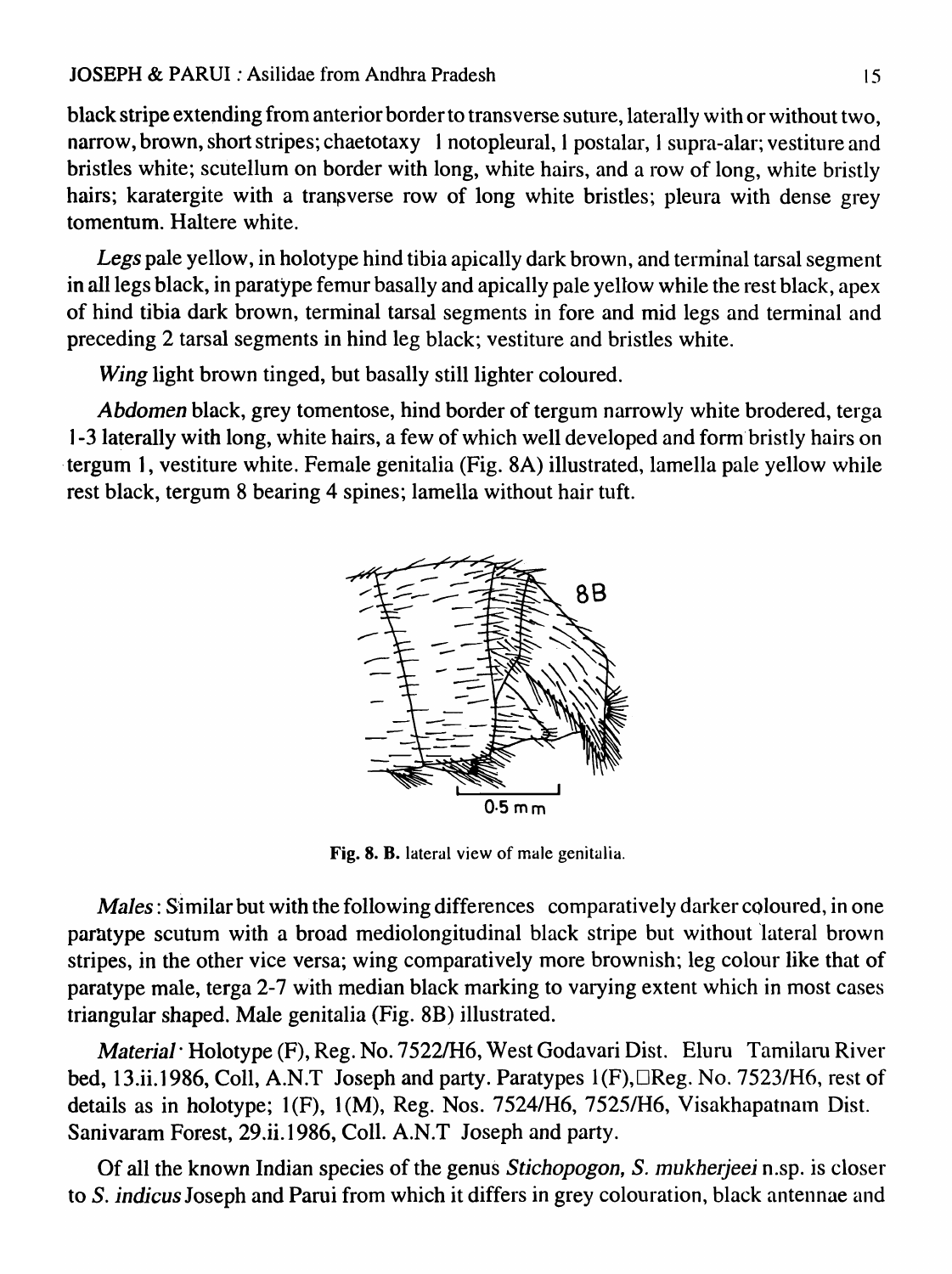differences in the shape of female genitalia, especially lamella and tergum 8. It is named in honour of our colleague, Smt. Manu Mukherjee, in Diptera Section of the Zoological Survey of India, Calcutta.

# *17. Stichopogon ramakrishnai* Joseph & Parui

1988. *Stichopogon ranlakrishnai* Joseph and Parui, *Orient. Insects,* 22 : 92.

*Material*  $2(M)$ ,  $2(F)$ , Vizianagram Dist. Bobbili Gurji, 3.iii.1986, Coll. A.N.T Joseph.

*Remarks:* The specimens were collected along with the type material, but was misplaced.

## *Michotamia* Macquart

1938. *Michotamia* Macquart, *Dipt. Exot.,* 1 (2) : 72.

## 18. Michotamia aurata (Fabricius)

1794. *AsiIus auratus* Fabricius, *Ent., SySl.,* 4 : 387.

1975. *Michotamia aurata* : Oldroyd, *A Catalog of Diptera of the Oriental Region*, 2 : 130.

1983c. *Michotamia aurata* : Joseph and Parui, *Orient. Insects*, 17 : 327.

*Material* · 1(M), 5 (F), Hyderabad, 15.x.1985, Coll. Joseph and Ramkrishna; 1(M) 1 (F), West Godavari Dist. Eluru Tamilaru River bed, 13.ii.1986; 1(M), Eluru Vetluru, 16.ii.1986; 2(M), 2(F), Gopalpuram, 20.ii.1986; 2(M), 2(F), Dorarpalli, 20.ii.1986; 5 (M), 3 (F), Visakhapatnam Dist. Bondavidi, 26.ii.1986; 2(F), Vizianagram Dist. Bobbili Gurji, 3.iii.1986; all ColI. A.N.T Joseph.

*Remarks* It is widely distributed in India and is a cosmopolitan species.

# *19. Michotamia fuscifemorata* Joseph & Parui

1984. *Michotamia fuscifemorata* Joseph and Parui, *Rec. zool. Surv. India*, Occ. Paper No. 66 : 26.

*Material* 1(M), Visakhapatnam Dist. Sanivaram Forest, 24.ii.1986, Coll. A.N.T Joseph.

*Relnarks* In India it has been recorded from Andhra Pradesh, Karnataka and Kerala (Joseph and Parui, 1984b), and from outside India Bangladesh and Nepal (Joseph and Parui, 1994).

## *Ommatius* Wiedemann

1821. *Ommatius Wiedemann, Dipt. Exot., 1: 213.* 

### 20. **Ommatius indicus** Joseph and Parui

1983. *Ollllnatius indicus* Joseph and Parui, *Bul. Scand.,* 14 : 86.

Material  $1(M)$ , Warangal dist. Pakhal Forest, 4.vii.1985, Coll. P. Parui.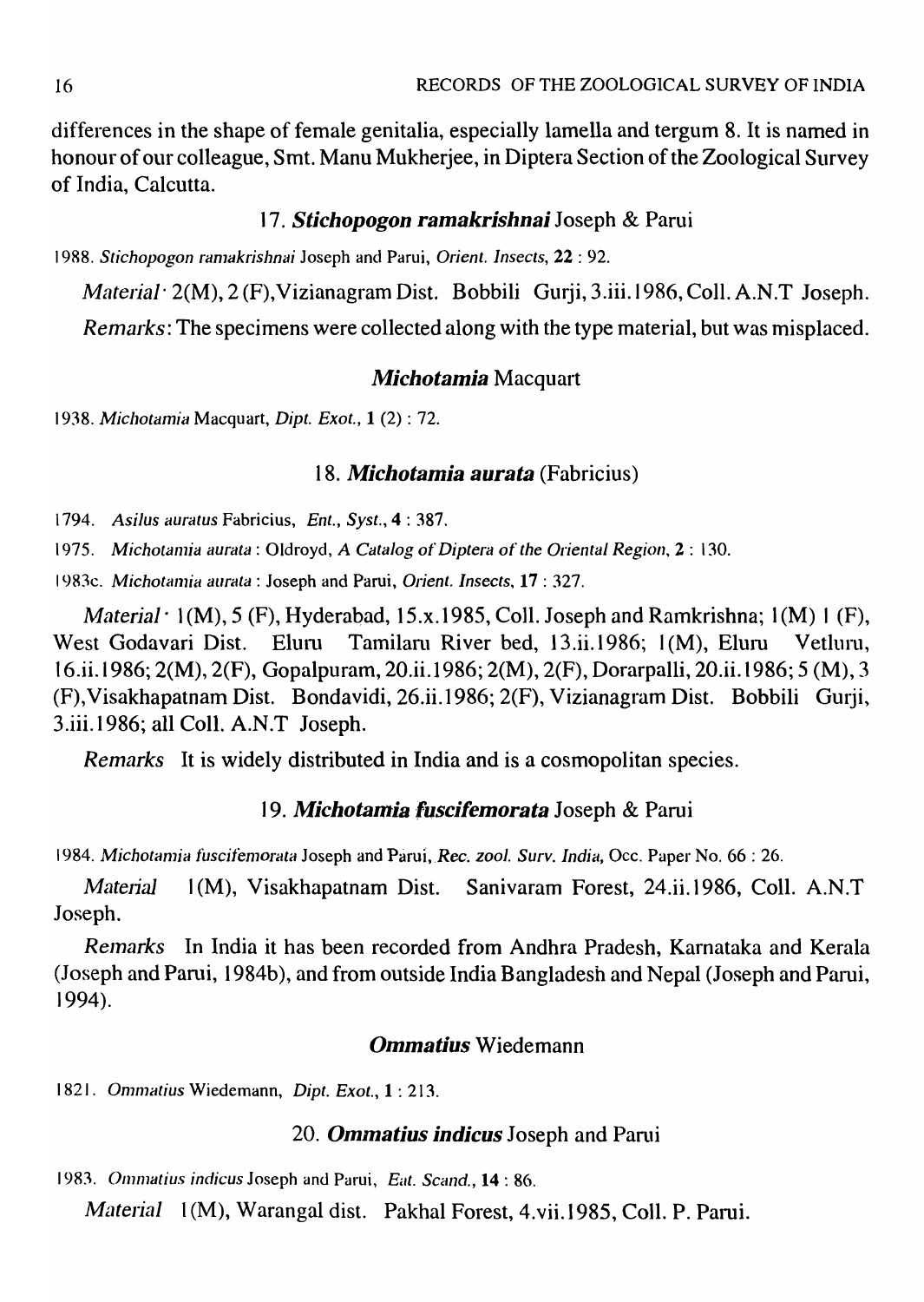*Remarks·* Here it is recorded for the first time from Andhra Pradesh. The earlier recorded localities are Karnataka, Tamil Nadu and Kerala (Joseph and Parui, 1983b).

# 21. *Ommatius pseudojabalpurensis* n.s.p. (Fig. 9)

A comparatively small black species with black and pale yellow legs, hind femur stout in males, and brown wings. Male length 9-11 mm, wing 7-8 mm; female length 9-11 mm, wing 7-8 mm.



Fig. 9. *Ommalius pseudojabalpurensis* n.sp., lateral view of male genitalia.

*Males Head* black with dense greyish-yellow or greyish-white tomentum; mystax pale yellow with a few black bristles above, fronto-orbital hairs black, ocellar bristles black, postocular bristles mostly black but 2 or 3 pale yellow below, postcranium and postgena white haired. Antenna black, scape and pedicel with black hairs, former also with 1 or 2 black bristles, pedicel about two-thirds length of scape or slightly more, first flagellomere equal to or longer than scape. Palpus and proboscis black, former white and pale yellow haired, latter white haired.

*Thorax* black with'greyish-yellow and greyish-white tomentum; pronotum white haired, medialy with a transverse row of 4 pale yellow or black bristles; scutum with a mediolongitudinal black stripe extending from anterior border to middle of transverse suture and hind border; the stripe divided by a median, narrow, greyish-yellow stripe laterally with 2 large black spots on each side; chaetotaxy 2 notopleural; I postalar, 1 supra-alar, 3-5 dorsocentral anterior to scutoscutellar suture; vestiture black but on sides white, bristles black; scutellar disc with sparse white hairs and border with 2 black bristles; karatergite with a transverse row of pale yellow or black or mixed bristles, anepimeron with 1 black bristle. Haltere pale yellow to yellowish-brown.

Legs black and pale yellow with stout hind femur; coxa and trochanter black, fore femur apically pale yellow and remainder black, mid and hind femora black, tibia pale yellow but hind tibia apically dark brown, tarsus pale yellow with apex of tarsomeres black; fore and mid femora ventrally with dense white hairs, hind femur with an anteroventral row of short, spiny bristles, similar bristles present more or less in a row posteriorly, and about another 5 in a row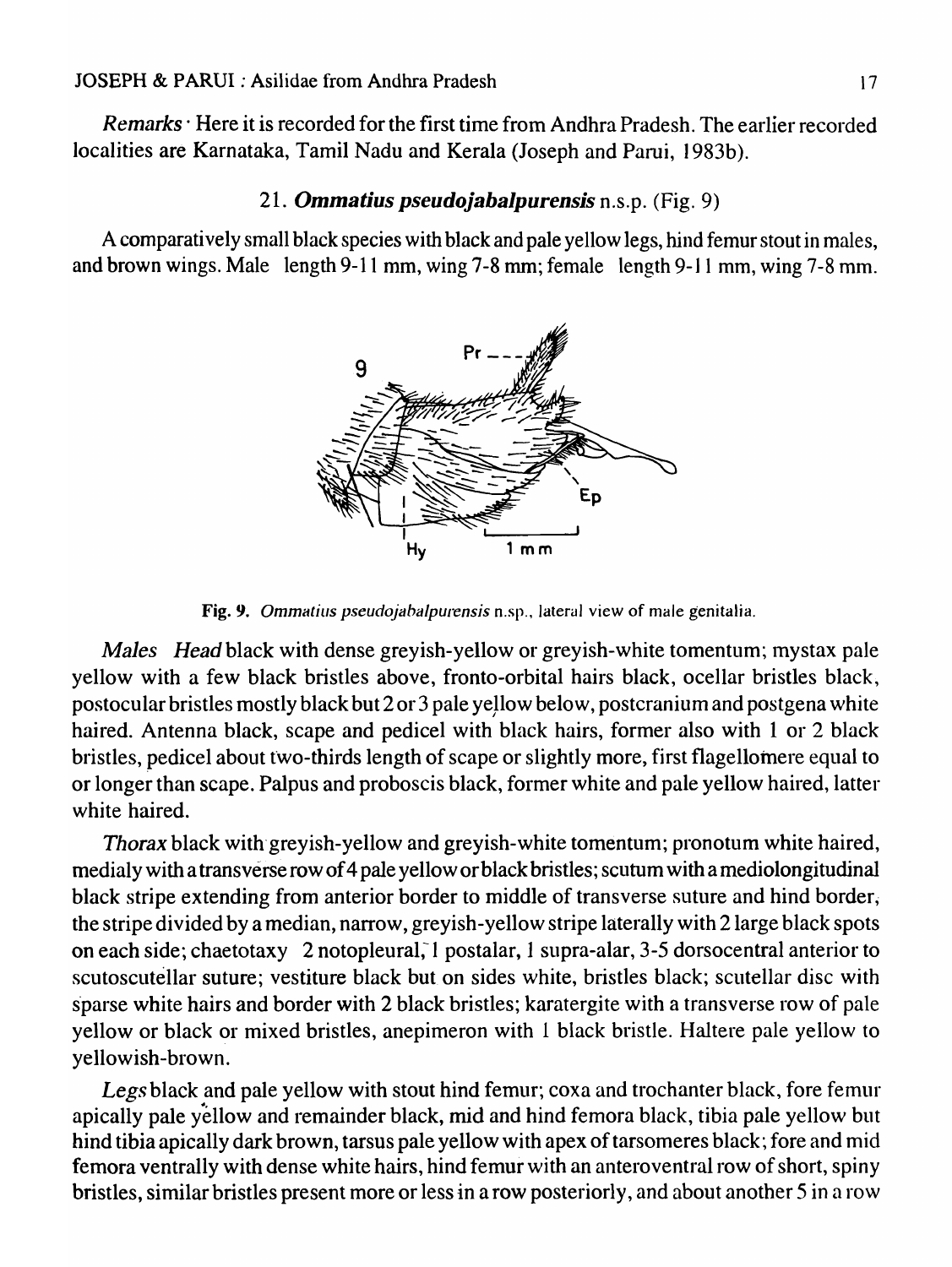anteriorly; vestiture black, pale yellow and white, bristles black and pale yellow.

*Wing* brown, but medially lighter coloured.

*Abdomen* black, tergum 1 laterally with a bunch of white or pale yellow hairs, a few of which form bristles, tergum 2 with some long, pale yellow hairs posterolaterally, vestiture pale yellow. Male genitalia (Fig. 9) black, with black and pale yellow hairs.

*Felnales:* Similar but with the following differences hind femur not thickened; femur and tibia pale yellow except hind tibia apically dark brown. Female genitalia black, sternum 8 ending in very short, one median and two lateral projections; tergum 8 with 2 black bristles on each side, cercus broadly obtuse with pale yellow hairs.

*Material* Holotype (M), Reg. No. *7526IH6,* Hyderabad Manjira Barage, 6.viii.1986, ColI. A.N.T Joseph. Paratypes 9 (M), 9 (F), Reg. Nos. 7527/H6 to 7544/H6, rest of data as in holotype; 1(M), 1(F), Reg. Nos. 7545/H6, 7546/H6, Hyderabad Chilkur Deer Park, 4.iv.1986, CoIl. A.N.T Joseph.

It is closely allied to *Ommatius jabalpurensis* Joseph and Parui from which it differes in the comparatively stout hind femur and shape of aedeagus.

# *22. Ommatius ramakrishnai* n. sp. (Fig. 10)

A small black species with black and pale yellow to yellowish-brown legs, light brown tinged wings and distinctive epandrium. Male length 5-6 mm, wing 4 mm; female 6 mm, wing Smm.

*Males Head black infuscated with grey tomentum; mystax white below and black above* with their extent quite variable, fronto-orbital hairs and ocellar bristles black; postcranium sparsely grey tomentose medially and densely grey tomentose laterally, postocular bristles black above and white below. Antenna black, scape and pedicel with black bristles, scape slightly shorter than pedicel, first flagellomere subequal to pedicel. Palpus and proboscis black with white hairs.

*Thorax* black with sparse grey or greyish-yellow tomentum; pronotum white haired and with 1 or 2 pale yellow or pale yellow and black bristles on each side; scutum with the



Fig. 10. Ommatius ramakrishnai n.sp., lateral view of male genitalia.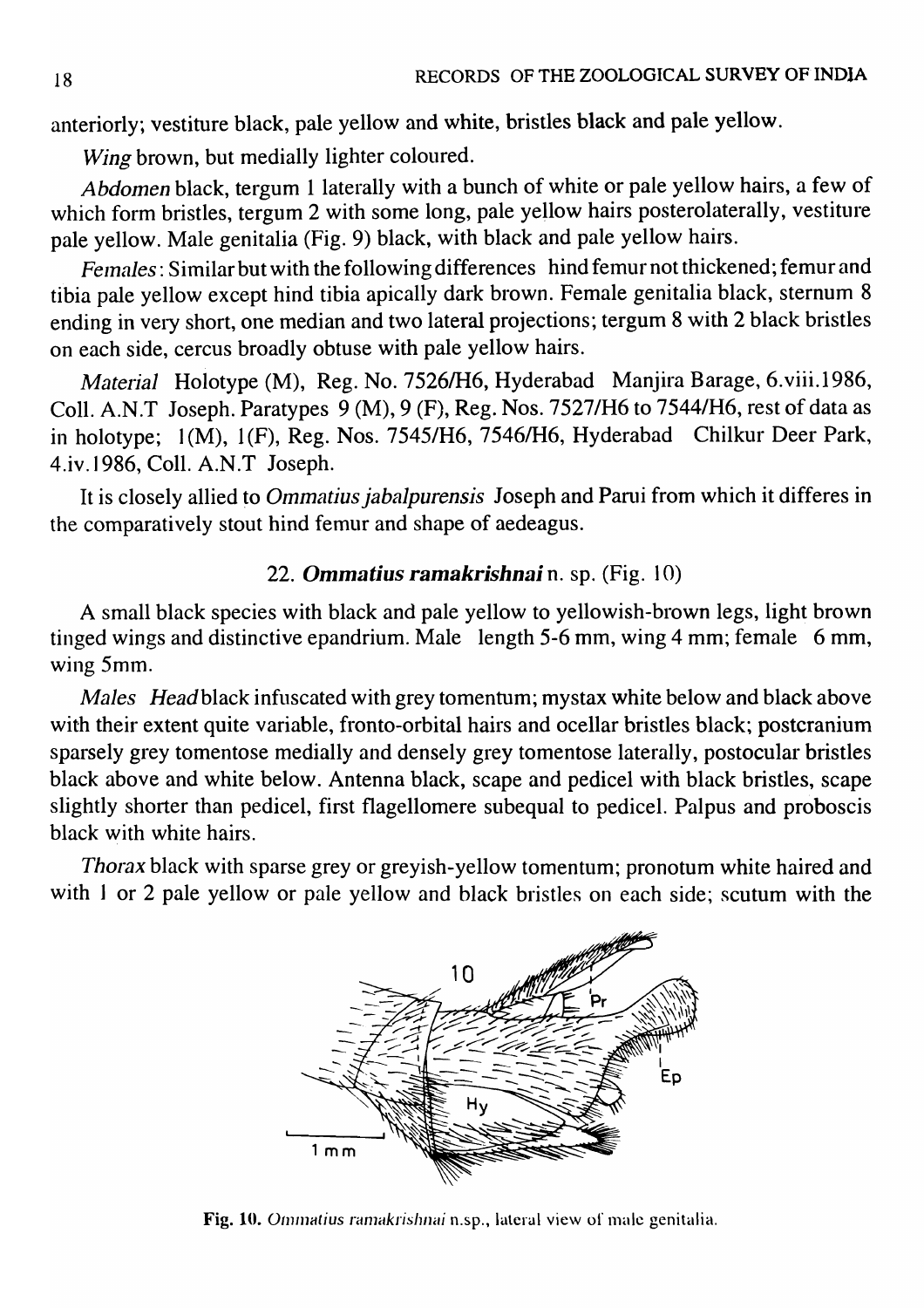mediolongitudinal stripe faintly marked from anterior border to beyond middle of transverse suture and hind border, laterally with three faint black spots in a longitudinal row, scutum comparatively with more tomentum on sides; chaetotaxy 2 notopleural, 1 postalar, I supraalar, 2-3 dorsocentral anterior to scutoscutellar suture; vestiture and bristles black and white; scutellar border with a pair of white bristles, disc with sparse white to pale yellow hairs; karatergite with a few long, white to pale yellow bristly hairs, 2-3 similar hairs also present on meron. Haltere pale yellow.

Legs black and pale yellow to yellowish-brown; coxa, trochanter and femur black, tibia pale yellow to yellowish-brown, in some cases apex dark brown, basitarsus pale yellow to yellowish-brown with apex dark brown, rest of tarsus dark brown, vestiture white and black, bristles predominantly black with a few white ones also.

*Wing* light brown tinged, but basally hyaline.

*Abdomen* black, tergum 1 laterally with a bunch of long, white hairs, 3-4 of which form bristly hairs, vestiture black and white. Male genitalia (Fig. 10) black with black hairs, epandrium. distinctive.

*Females* Similar but with the following differences : first flagellomere slightly longer than pedicel; bristles of scutellar border pale yellow in one paratype. Female genitalia black with black and a few pale yellow hairs, eighth sternite apically wavy and with a pair of well developed bristles postero-laterally, cercus broadly obtuse at apex with pale yellow and black hairs.

*Material: Holotype (M), Reg. No. 7547/H6, Warangal Dist. Pakhal Forest Rest House* Compound, 4.vii.1985, Coll. P. Parui and party. Paratypes 2(M), 4 (F), Reg. Nos. 7548/H6 to 7553/H6, details as in holotype; 1(M), Reg. No. 7554/H6, Visakhapatnam Dist. Sanivaram Forest, 24.ii.1986, Coll. A.N.T Joseph.

It can be distinguished from all the other known Oriental species by the distinctive male genitalia, especially epandrium, together with black femora. It is named in honour of our colleague Dr. Ramakrishna, Scientist-B, Zoological Survey of India, Hyderabad, who collected many interesting robberflies from Andhra Pradesh.

# *Clephydroneura* Becker

*1925. Clephydroneura* Becker, *Ent. Mitt.,* 14 : 68.

# *23. Clephydroneura brevipennis* Oldroyd

1938. Clephydroneura brevipennis Oldroyd, *Ann. Mag. nat. Hist., (11)* 1:469.

*Material: 1(M), 1(F), Visakhapatnam Dist. Chintapalli, 25.ii.1986. Coll. A.N.T Joseph.* 

*Remarks* The species was described from Kerala. The present authors subsequently recorded it again from Kerala (1979). It is the third record of the species and for the first time from Andhra Pradesh.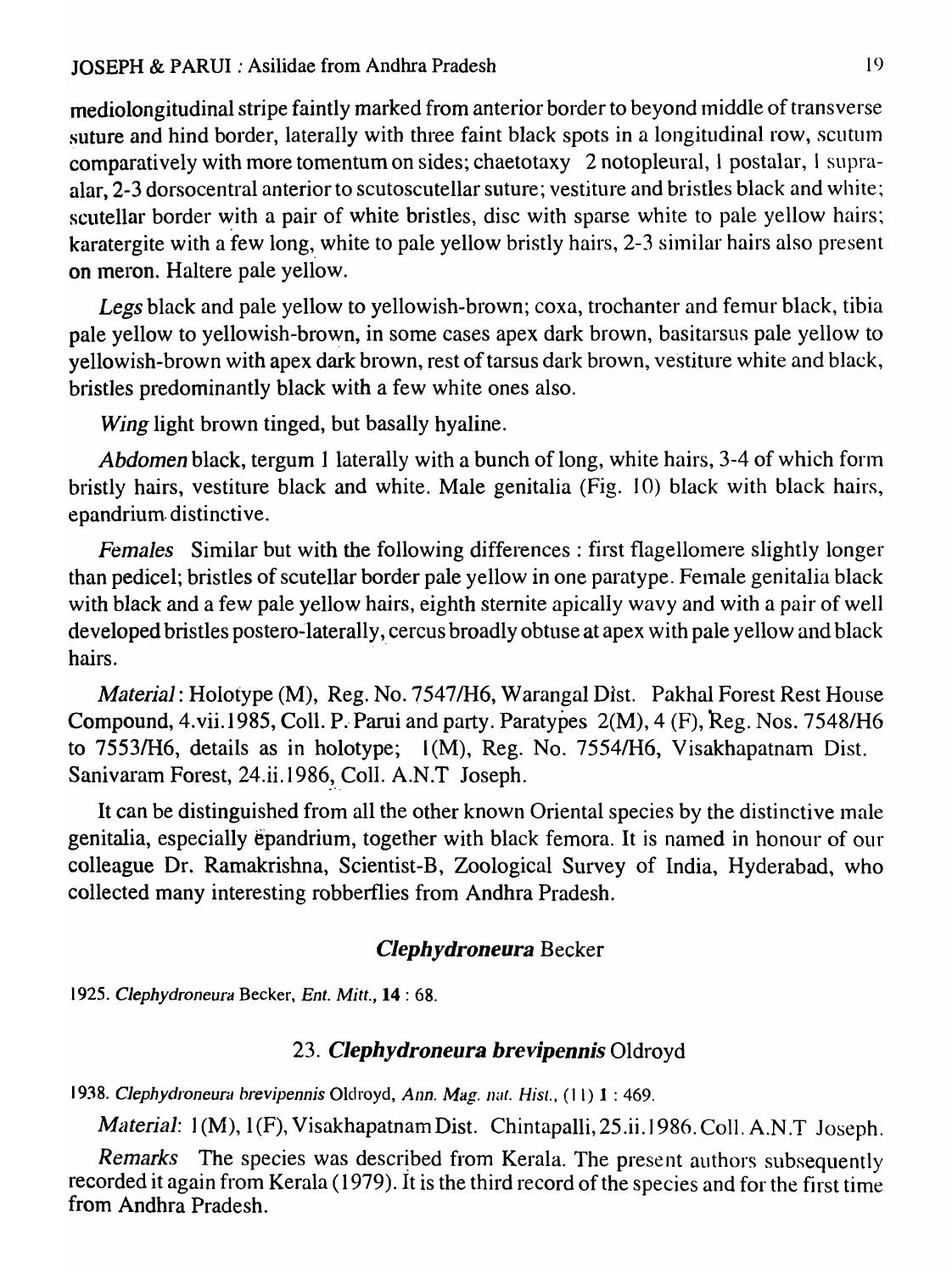# *24. Clephydroneura pulla* Oldroyd

1938. Clephydroneura pulla Oldroyd, Ann. Mag. nat. Hist., (11) 1, 467.

*Material* 4(M), 2(F), Hyderabad Bodouppal, 24.ix. 1985, ColI. A.N.T Joseph and Ramakrishna.

*Remal\*s* The species was described from Andhra Pradesh. Later it was recorded from Tamil Nadu and Karnataka (Joseph and Parui, 1979, 1984b).

# *25. Clephydroneura singhi* n. sp. (Fig. 11)

A medium yellowish-brown and black species with wings hyaline and dilated at foreborder, and pale yellow legs with dark brown marking. Male length 17 mm, wing 10- 11 mm; female length  $16-17$  mm, wing  $10-11$  mm.

*Males Head* as broad as thorax, black with grey tomentum; mystax white, fronto-orbital plate with white bristles, ocellar bristles white. Antenna with scape and pedicel pale yellow, first flagellomere and scape dark brown, scape with white and black bristles, pedicel with black bristles only, pedicel slightly less than half of the length of scape, first flagellomere slightly shorter than scape. Palpus and proboscis black with white hairs.

*Thorax* yellowish-brown with black marking; pronotum white' haired; scutum with a black mediolongitudinal stripe extending from anterior border to midway between transverse suture and hind border, the stripe broadly divided by yellowish-brown, sides with 3 black spots in a longitudinal row; chaetotaxy : 2 notopleural, but in one male an additional seta present on one side, 1 postalar, 2 supra-alar, 2-3 prescutellar dorsocentral; vestiture and bristles black, also with a few white hairs laterally, anepisternum, katepisternum and meron with black marking in holotype but indistinct in paratypes, scutellum with a pair of black bristles (but only I in holotype) on border. Haltere pale yellow with dark knob.

*Legs* pale yellow with dark brown marking, coxa and trochanter pale yellow, femur pale yellow with dorsoapical dark brown mark, the area and intensity of which increase from fore



Fig. 11. Clephydroneura singhi n.sp., lateral view of male genitalia.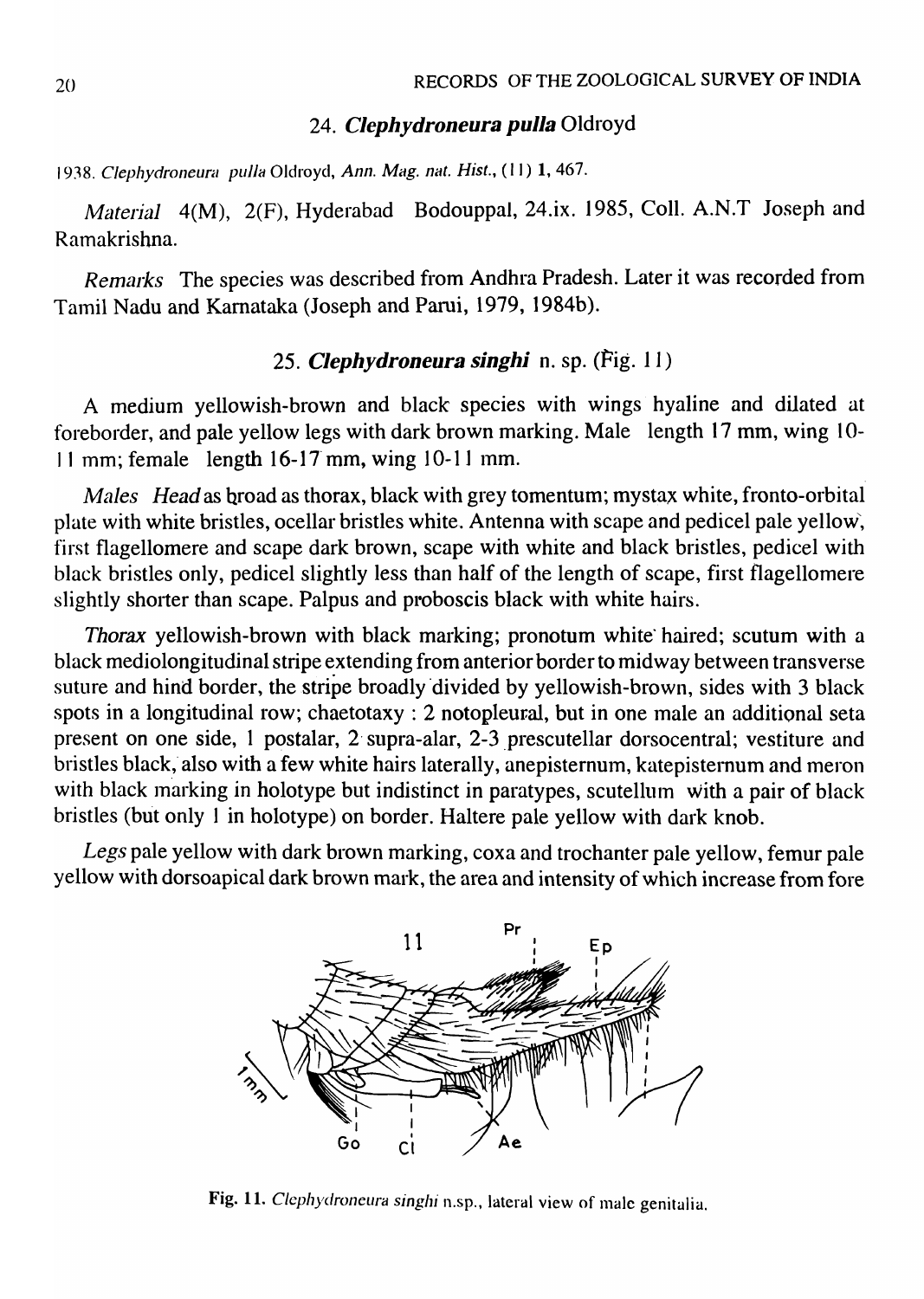to hind femur, tibia pale yellow with apical dark brown, tarsus pale yellow with dark brown apex, the latter colour dominant in hind tarsus, mid and hind femora with an anteroventral row of black bristles, vestiture white with a few black hairs also, bristles black.

*Wing* hyaline, foreborder dilated, discal cell strongly constricted.

*Abdomen* black with pale yellow laterally, grey tomentose, varying number of terga with median and lateral elongate, dark brown spots extending from base to three-fourths distance, pne paratype greasy and the marking notdiscemible, tergum ] with a bunch of hairs laterally, succeeding tergites with a pair of white bristles posterolaterally. Male genitalia (Fig. 11) black, white haired, epandrium elongate.

*Females:* Similar but with the following differences chaetotaxy in one paratype only J supra-alar; dark brown marking of femur comparatively lighter coloured; abdotninal marking very faint. Genitalia black, elongate, eighth sternite apically ending as semicircular lobes, cercus with long, yellow hairs distally.

*Material* Holotype (M), Reg. No. 7555/H6, West Godavari dist. Kannapuram Munchurulu, 18.ii.1986, Coll. A.N.T Joseph and Party. Paratypes  $2(M)$ ,  $1(F)$ , Reg. Nos. 7556/H6 to 75581H6, details similar to holotype except date of collection 21.ii.1986; 1 (M), Reg. No. 7559/H6, details as in holotype.

It is closely similar to *Clephydroneura gravelyi* Joseph and Parui differing from which in the colouration of femur and the elongate and rather pointed epandrium. In male genitalia  $C$ . *singhi* n.sp. resembles to C. *bannerghattaensis* Joseph and Parui, but otherwise a quite distinct species. It is named in honour of Dr. Asket Singh, Joint Director-in-Charge, Zoological Survey of India, Calcutta, for the various favours shown to us.

## *26. Clephydroneura wilcoxi* Joseph and Parui

*1979. Clephydroneura wileoxi* Joseph and Parui, *Ent. Scand.,* 10 : 35.

*Material*  $2(M)$ ,  $2(F)$ , Hyderabad Uppal,  $20.1x.1984$ , Coll. A.N.T Joseph;  $3(M)$ ,  $1(F)$ , Kurnool Dist. : Nandyal Gajalpalli Forest Rest House compound, 22. vi. 1985, Coll. P. Parui; 3 (M), 2 (F), Warangal Dist. Pakhal Forest House compound, 4.vii.1985, CoIl. A.N.T Joseph.

*Remarks.* This species has so far been reported from Andhra Pradesh, Karnataka and Tamil Nadu (Joseph and Parui, 1984b). It is the second report from Andhra Pradesh.

# **Philodicus** Loew

*1848. Phi/odieus* Loew, *Linn. Ent.* 3 : 391.

# *27. Philodicus femoralis* Ricardo

**1921. Philodicus femoralis Ricardo, Ann. Mag. nat.** *Hist.***, (9) 8 : 190.**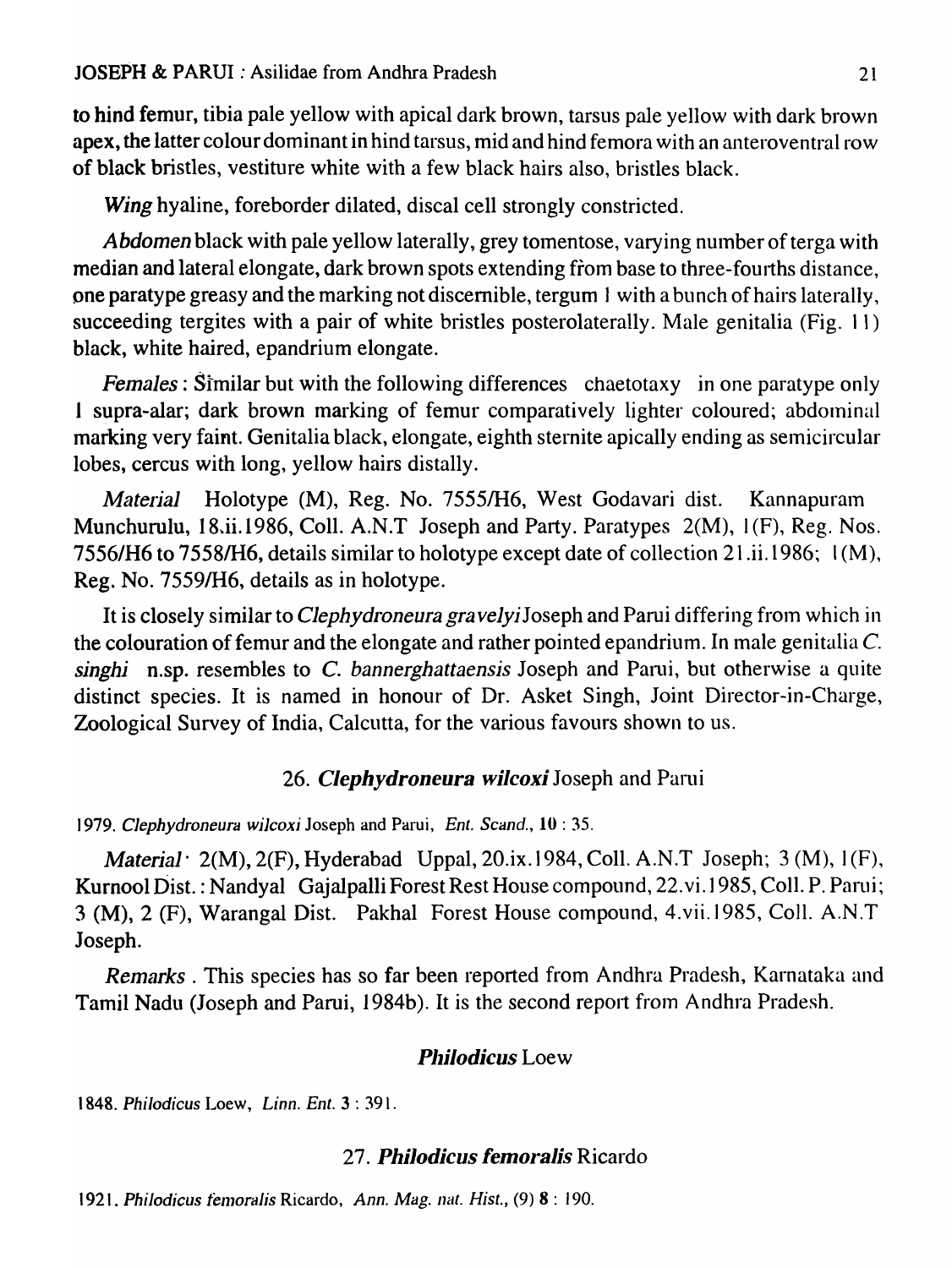*Material* 6 (M), 7 (F), Vizianagaram *Dist.* Bobbli Gurji, 3.iii.1986, CoIl. A.N.T Joseph.

*Remarks* The species has been reported from Assam, Arunachal Pradesh, Bihar, Himachal Pradesh, Karnataka, Tamil Nadu, Uttar Pradesh and West Bengal (Joseph and Pami, 1994b). It was described from Burma.

### *28. Philodieus jagannathi* Ramchandra Rao

1969. Philodicus jagannathi Ramchandra Rao, *Current Science: 196.* 

*Material'* 5 (M), 2 (F), Vizianagaram Dist. Polavaram Beach, 23.ii.1986, ColI. A.N.T Joseph.

*Remarks* The species was described from Orissa based on single female. It is the second report of the species, and the male is reported here for the first time. It is the first record from Andhra Pradesh.

## *29. Philodieus pruthii* Bromley

1935. *Phi/odieus pruthii* Bromley, *Rec. Indian Mus.,* 37 : 224.

*Material* <sup>7</sup> (M), 2 (F), West Godavari Dist. Eluru Nayan Pally, 14.ii.1986; 1 (M), Eluru Palasgudam, 15.ii.1986; 1(M), Kanna Puram Munchurulu, 18.ii.1986, all Coll. A.N.T Joseph.

*Remarks* · So far it is only recorded from Southern India Andhra Pradesh, Karnataka and Tamil Nadu; and from neighbouring country Sri Lanka (Joseph and Parui, 1994b).

### *Promaehus* Loew

1848. *Promachus* Loew, *Linn. Enl.,* 3 : 190.

### *30. Promachus duvaucelii* (Macquart)

1838. Trupanea *duvaucelii* Macquart, *Dipt. Exot.*, 1 (2): 97.

1983c. Promachus duvaucelii: Joseph and Parui, Orient. Insects, 17: 366.

*Material:* 21(M), 16 (F), Hyderabad Himayat Sagar Chilkur Deer Park, 16.x.1985, Coll. A.N.T Joseph and Ramakrishna; 1(M), 2(F), Chilkur Deer Park, 3.xii.1985; 1(M), 1(F), Hyderabad Narapalli, 15.xii.1985, all Coll. A.N.T Joseph; 2(M), 1(F), Hyderabad Bodouppal, 4.ix.1986, ColI. Satyarani; 2(M), 2 (F), Shameerpet Deer Park, ] 2.ix.1986, Coll. Satyarani.

*Remarks* It is one of the widely distributed species of India and is recorded from most of the states of India. -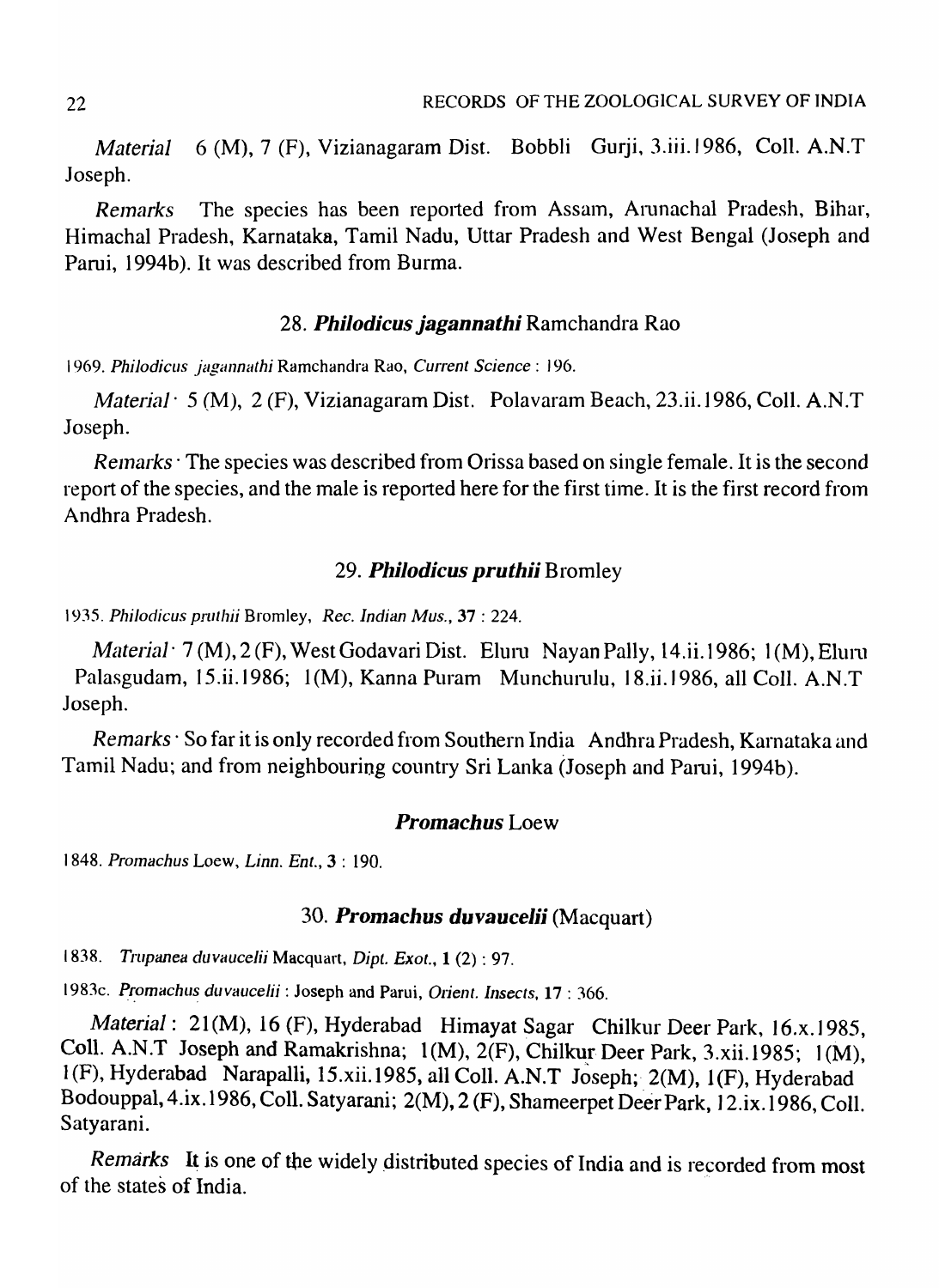### *31. Promachus maculatus* (Fabricius)

- 1775. *Asilus Inaculatus* Fabricius, *Syst. Ent.* : 794.
- 1838. *Trupanea flavibarbis* Macquart, *Dipt. Exot.,* 1 (2) : 96.
- 1849. *Asilus copilus* Walker, *List Dipt. Colln. Br. Mus.,* 2 : 389.
- 1975. *Promachus maculatus* : Oldroyd, *A Catalog of Diptera of the Oriental Region*, 2 : 153.
- 1983c. *Promachus maculatus* : Joseph and Parui, *Orient. Insects*, **17** : 367.

*Material* 1(M), West Godavari Dist. Eluru Gopalapuram, 20.ii.1986; 3(M), 5(F), Visakhapatnam Dist. Sanivaram Forest 24.ii.1986, all ColI. A.N.T Joseph.

*Remarks* In India it has been recorded from Bihar, Orissa, Karnataka, Tamil Nadu and Uttar Pradesh. Here it is recorded for the first time from Andhra Pradesh. From outside India, it is reported from Sri Lanka, Indonesia and Europe.

### *32. Promachus yerburiensis* Ricardo

- 1920. *Pron1achus yerburiens[s* Ricardo, *Ann. Mag. nat. Hist.,* (9) 5 : 220.
- 1960. *Bactria yerburiensis* : Rattan Lal, *Catalogue of Indian Insects*, Part 19-Asilidac : Diptera : 22.

1975. *Pronlachus yerburiensis* : Oldroyd, *A Catalog* of *Diptera* of *the Oriental Region,* 2 : 155.

1983c. *Promachus yerburiensis* : Joseph and Parui, *Orient. Insects*, 17 : 370.

*Material: 2(M), 4(F), Kammam Dist. Yellandu, 7.ii.1985; 2(M), 3(F), Warangal Dist.* Pakhal Forest, 10.ii.1985; 3(M), 4(F), Pakhal Forest, 11.ii.1985; 2(M) 1(F), Kothagudam Forest, 12.ii.1985; 1 (M), ] (F), Karimnagar Dist.. Thirumalapur Forest, 15.ii.1985; 3 (M), 2(F), Surampet Forest, 16.ii.1985; ] (M), 3 (F), Adilabad Dist. Mallampet Forest; 18.ii.1985; 6 (M), 9(F), Jaipur Forest, 19.ii.1985; 8(M), 6(F), Arsnath Forest Mancherral Range, 20.ii.1985; 7 (M), 4(F), Nirmal Forest, 22.ii.] 985; 3(M), ] (F), Dhimadurthi, 22.ii.1985;  $4(M)$ ,  $3(F)$ , Khanapur forest, 23.ii.1985;  $4(M)$ ,  $5(F)$ , Riwazpet Forest and Kadam Forest 24.ii.1985; all Coll. A.N.T Joseph and Ramakrishna. 1(M), 2(F), West Godavari Dist. : Nayam Palli, ] 4.ii.1986; 5(M), 3 (F), Eluru : Palasgudarn, 15.ii.1986; 1 (M),  $J(F)$ , Eluru Jellaru Dam, 17.ii.1986; 6 (M), 1(F), Kannapuram :Munchurulu, 18.ii.1986;  $6(M)$ ,  $5(F)$ , Kannapuram Jeedipudi Jelaru Dam, 19.ii.1986;  $8(M)$ ,  $6(F)$ , Dovarpalli and Gopalpuram, 20.ii.1986; 3 (M),  $1(F)$ , Kannapuram Munchurulu, 21.ii.1986;  $1(M)$ , Kannapuram Sanivaram Forest, 24.ii.1986;  $1(M)$ , Visakhapatnam Dist. · Bondavidi, 26.ii.1986; 3(M), Araku Valley Ananthagiri, 900 m, 1.iii.1986; 7(M), 6(F), Vizianagaram Dist. Parbati Puram Thinnukarja Forest, 4.iii.1986; 3(M), 2(F), Ramchandra Puram, 5.iii. 1986; 1(M), 1(F), Hyderabad : Bodouppal, 14.iii. 1986; 1(F), Hyderabad Shameerpet, 12.ix. 1986; all Coll. A.N.T Joseph.

*Remarks* · The species has so far been reported from Andhra Pradesh, Karnataka, Tamil Nadu, Kerala, Orissa and Assam.

### SUMMARY

This paper reports 32 species of Asilidae from Andhra Pradesh. Of these 11 species are new, viz. Lobus pandai, Nusa andhraensis, Nusa balraji, Oldroydia costata, Scylaticus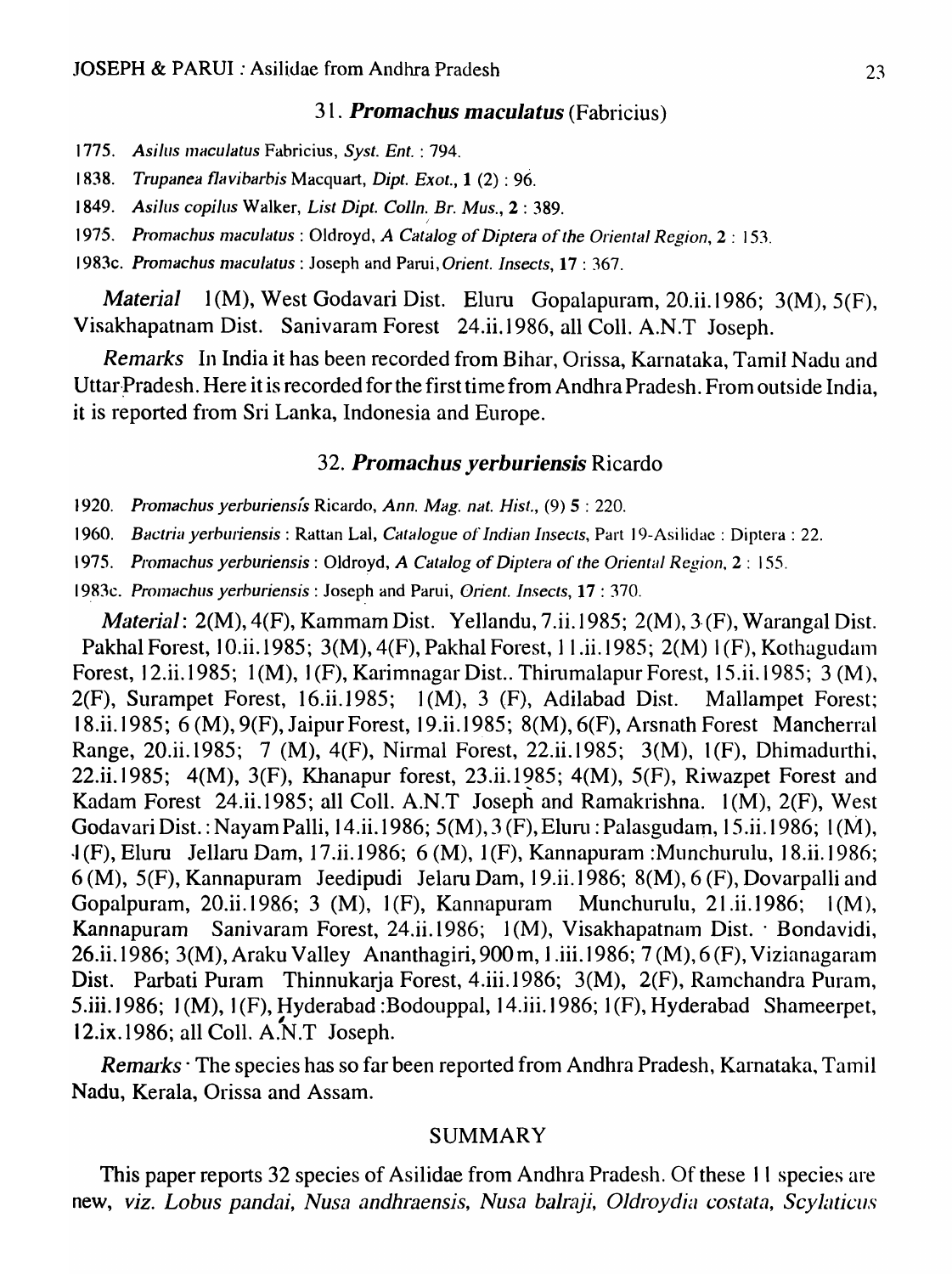*goda variensis, Dalnalis dattai, Stichopogon Inahatoi, Stichopogon 111ukherjeei, 0111nlt.ltiu8 pseudojabalpurensis. Olnmatius ramakrishnai* and *Clephydroneura singhi,* and male of *Philodicus jagannathi* Rao is recorded here for the first time.

### ACKNOWLEDGEMENTS

We are grateful to the Director, Zoological Survey of India, Calcutta, for sanctioning the tours and for providing necessary facilities. Our heartfalt thanks \are also due to Prof. A.G. Scarbrough, Department of Biological Sciences, Towson State University, Towson, Maryland, U.S.A., for critically going through the manuscript and for his valuable suggestions.

### ABBREVIATIONS

Ae, aedeagus; Cl, clasper; Ep, epandrium; Go, gonocoxite; Hy, hypandrium; L, lamella; Lo, lobos; Pr, proctiger; 8t, eighth tergite.

## REFERENCES

- Bromley, S.W 1939. New Asilidae from India, II (Diptera Asilidae). *Indian J. Agric. Sci.*, 8 863-868.
- Joseph, A.N.T and Parui, P. 1979. New and little-known Indian Asilidae (Diptera) III. Key to Indian *Clephydroneura* Becker with descriptions of eight new species. *Ent. Scand.,*  10 (1) 33-41
- Joseph, A.N.T and Parui, P. 1983a. A new species of *Lobus* Martin (Diptera. Asilidae) from S. India. *Bull. zool. Surv. India,S* (1) 67-69.
- Joseph, A.N .T. and Pami, P. 1983b. New and little-known Indian Asilidae (Diptera) VI. Key to Indian *Ommatius* Wiedemann with descriptions of fourteen new species. *Ent. Scand.,* 14 85-97
- Joseph, A.N.T and Parui, P. 1983c. A Review of the Asilidae (Diptera) from the Oriental Region. *Orient. Insects,* 17 269-393.
- Joseph, A.N.T and Parui, P. 1984a. On some Asilidae (Diptera) from India and adjoining countries present in the British Museum (Natural History). *Orient. Insects"* 18 53-71
- Joseph, A.N.T and Parui, P. 1984b. Studies on the Asilidae (Diptera) Collections made by Dr Ghorpade. *Rec. zool. Surv. India,* Occ. Paper No. 66, 40 pp.
- Joseph, A.N.T and Parui, P. 1984c. Three small, little-known genera of Asilidae (Diptera) from India. *Bull. zool. Surv. India,* 6 (1-3) 247-252.
- Joseph, A.N.T and Parui, P. 1987. On some Asilidae (Diptera) from India present in the Smithsonian Institution I. *Orient. Insects,* 21 147-162.
- Joseph, A.N.T and Parui, P. 1987. On some Asilidae from India. *Bull. zool. Surv. India*, **8**  $(1-3)$  89-109.